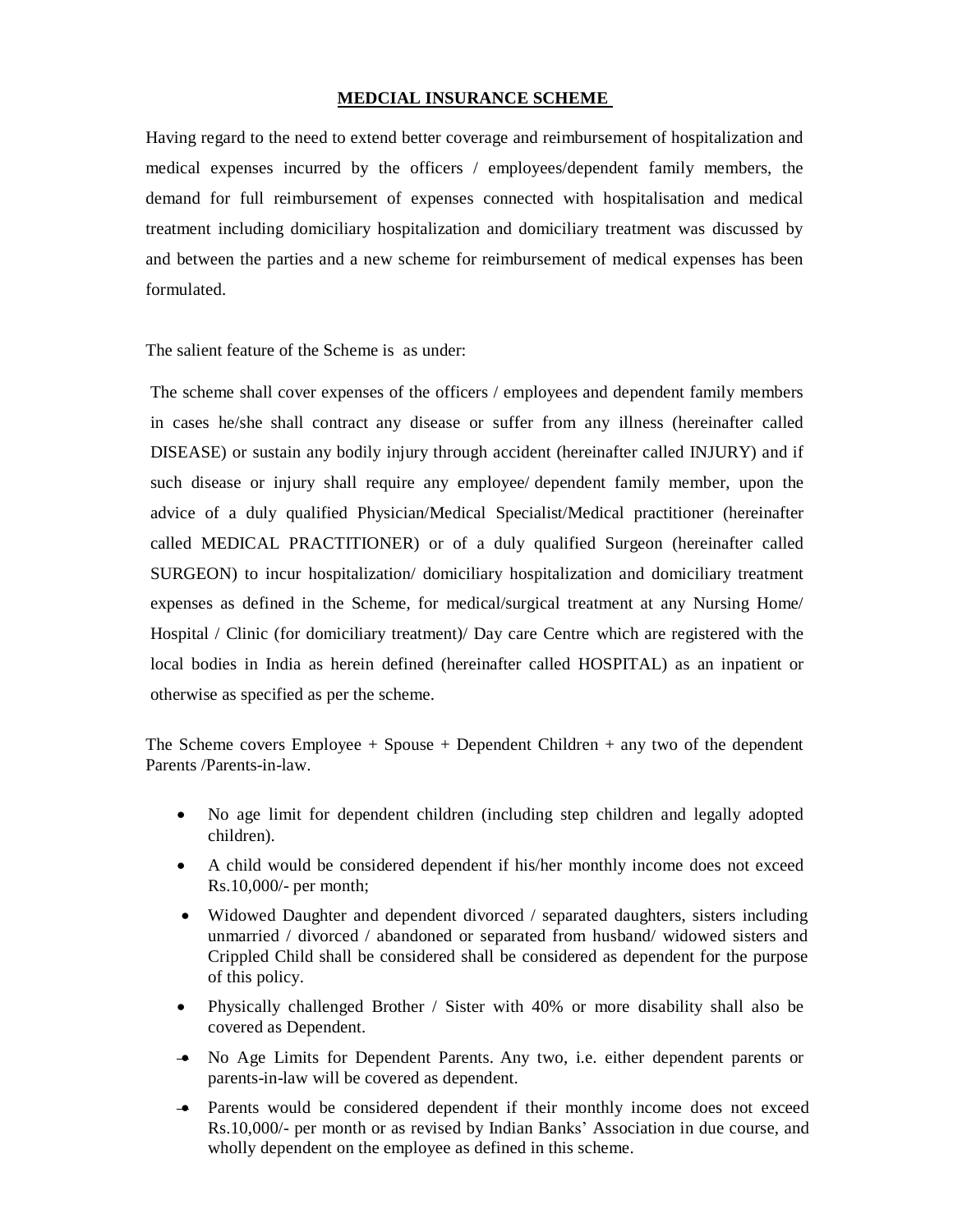All the existing permanent officers / employees of the Banks which are parties to this Settlement shall be covered by this Scheme from the date of introduction/implementation of this Scheme. All New Officers / employees shall be covered from the date of joining as per their appointment in the bank.

In the event of any claim becoming admissible under this scheme, the Bank will reimburse the amount of such expenses as would fall under different heads mentioned below and as are reasonably and medically necessary incurred thereof by or on behalf of such employee.

Reimbursement shall cover Room and Boarding expenses as provided by the Hospital/Nursing Home not exceeding Rs.5000 per day or the actual amount whichever is less. Intensive Care Unit (ICU) expenses not exceeding Rs.7500/- per day or actual amount whichever is less. Surgeon, team of surgeons, Assistant surgeon, Anaesthetist, Medical Practitioner, Consultants, Specialists Fees, Nursing Charges, Service Charges, IV Administration Charges, Nebulization Charges, RMO charges, Anaesthetic, Blood, Oxygen, Operation Theatre Charges, surgical appliances, OT consumables, Medicines & Drugs, Dialysis, Chemotherapy, Radiotherapy, Cost of Artificial Limbs, cost of prosthetic devices implanted during surgical procedure like pacemaker, defibrillator, ventilator, orthopaedic implants, Cochlear Implant, any other implant, Intra-Occular Lenses, infra cardiac valve replacements, vascular stents, any other valve replacement, laboratory/ diagnostic tests, Xray CT Scan, MRI, any other scan, scopies and such similar expenses that are medically necessary or incurred during hospitalization as per the advice of the attending doctor.

Hospitalization expenses (excluding cost of organ) incurred on donor in respect of organ transplant to officers/ employee/dependent would also be covered for reimbursement.

Pre and Post Hospitalization expenses payable in respect of each hospitalization shall be the actual expenses incurred subject to 30 days prior to hospitalization and 90 days after discharge.

Alternative systems of treatments other than treatment under Allopathy or modern medicine shall include Ayurveda, Unani, Siddha, Homeopathy and Naturopathy in the Indian context, for Hospitalization and Domiciliary treatment.

**CASHLESS FACILITY**: The scheme also includes the benefit of cashless treatment facility in hospitals under a scheme worked by the Banks and the hospitals under a common insurance scheme.

**CONTRIBUTION**: The officers / employees shall not be required to share the cost of such benefits under the new scheme. However, in the case of officers / employees retiring from the Banks after the scheme is introduced and those who are already retired from the services of the banks and who opt to avail the benefits of the scheme, the amount of contribution by such persons shall be decided at the respective Bank level.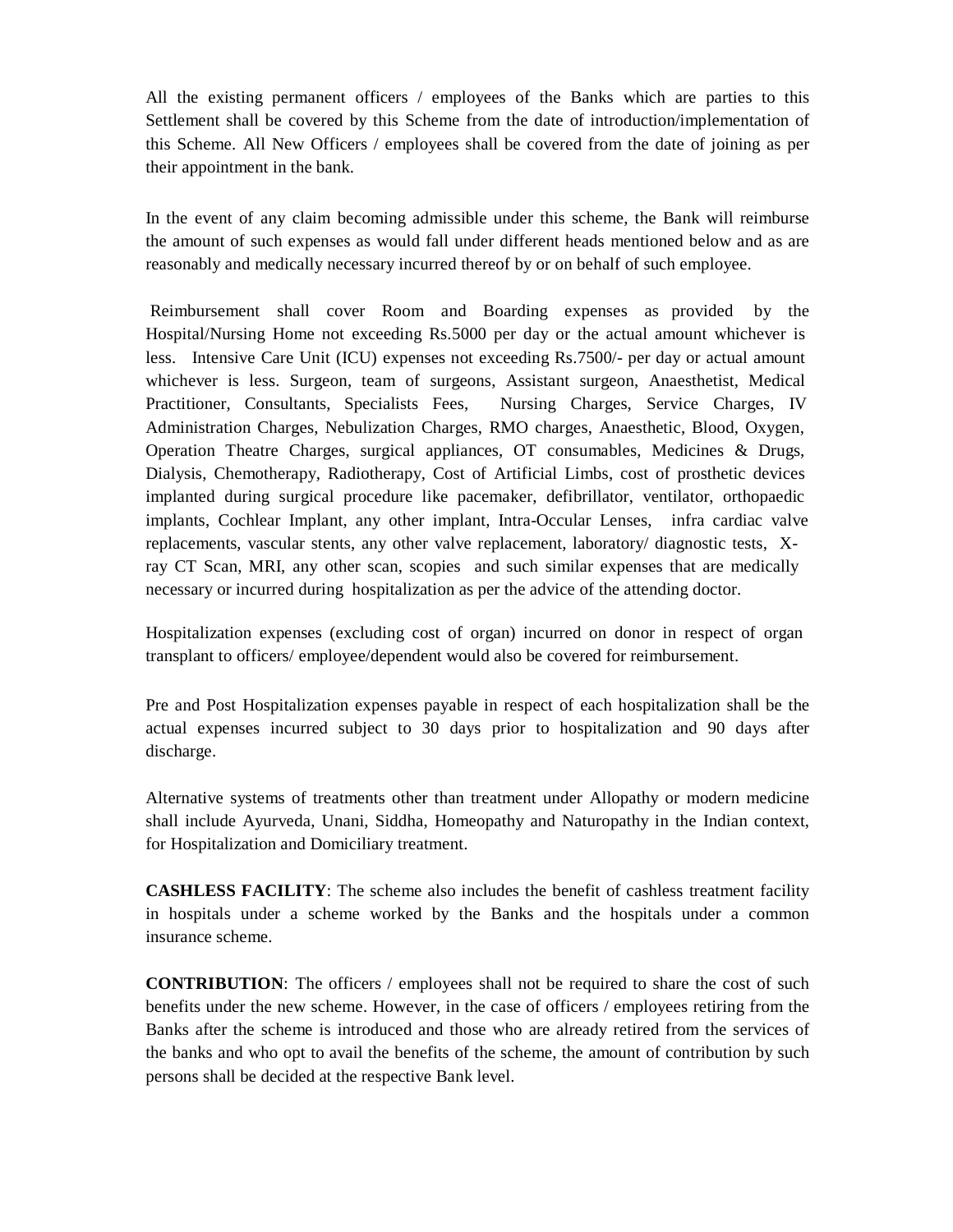Day care Treatments shall be covered under the scheme and would refer to medical treatment and or surgical procedure which is

- i. undertaken under general or local anaesthesia in a hospital/day care centre in less than a day because of technological advancement, and
- ii. which would have otherwise required hospitalisation of more than a day. Treatment normally taken on an outpatient basis is not included in the scope of this definition.

**DOMICILIARY HOSPITALIZATION**: Domiciliary Hospitalization shall be covered under this scheme and would mean medical treatment for an illness/disease/injury which in the normal course would require care and treatment at a hospital but is actually taken while confined at home under any of the following circumstances :

- a) The condition of the patient is such that he/she is not in a condition to be removed to a hospital or
- b) the patient takes treatment at home on account of non-availability of room in a hospital.

**\*DOMICILIARY TREATMENT** shall also be covered under this scheme i.e. treatment taken for specified diseases which may or may not require hospitalization as mentioned herein below.

Domiciliary Hospitalization / Domiciliary Treatment : Medical expenses incurred in case of the following diseases which need Domiciliary Hospitalization /domiciliary treatment as may be certified by the recognized hospital authorities and bank's 'medical officer shall be deemed as hospitalization expenses and reimbursed to the extent of 100%.

Cancer, Leukemia, Thalassemia, Tuberculosis, Paralysis, Cardiac Ailments , Pleurisy , Leprosy, Kidney Ailment, All Seizure disorders, Parkinson's diseases, Psychiatric disorder including schizophrenia and psychotherapy, Diabetes and its complications, hypertension, Asthma, Hepatitis –B, Hepatitis - C, Hemophilia, Myasthenia gravis, Wilson's disease, Ulcerative Colitis, Epidermolysis bullosa, Venous Thrombosis (not caused by smoking) Aplastic Anaemia, Psoriasis, Third Degree burns, Arthritis, Hypothyroidism, Hyperthyroidism, expenses incurred on radiotherapy and chemotherapy in the treatment of cancer and leukemia, Glaucoma, Tumor, Diphtheria, Malaria, Non-Alcoholic Cirrhosis of Liver, Purpura, Typhoid, Accidents of Serious Nature, Cerebral Palsy, Polio, all Strokes leading to Paralysis, Haemorrhages caused by accidents, all animal/reptile/insect bite or sting, chronic pancreatitis, Immuno suppressants, multiple sclerosis / motor neuron disease, status asthamaticus, sequalea of meningitis, osteoporosis, muscular dystrophies, sleep apnea syndrome(not related to obesity), any organ related (chronic) condition, sickle cell disease, systemic lupus erythematous (SLE), any connective tissue disorder, varicose veins, thrombo embolism venous thrombosis/ venous thrombo embolism (VTE), growth disorders, Graves' disease, Chronic Pulmonary Disease, Chronic Bronchitis, Physiotherapy and swine flu shall be considered for reimbursement under domiciliary treatment.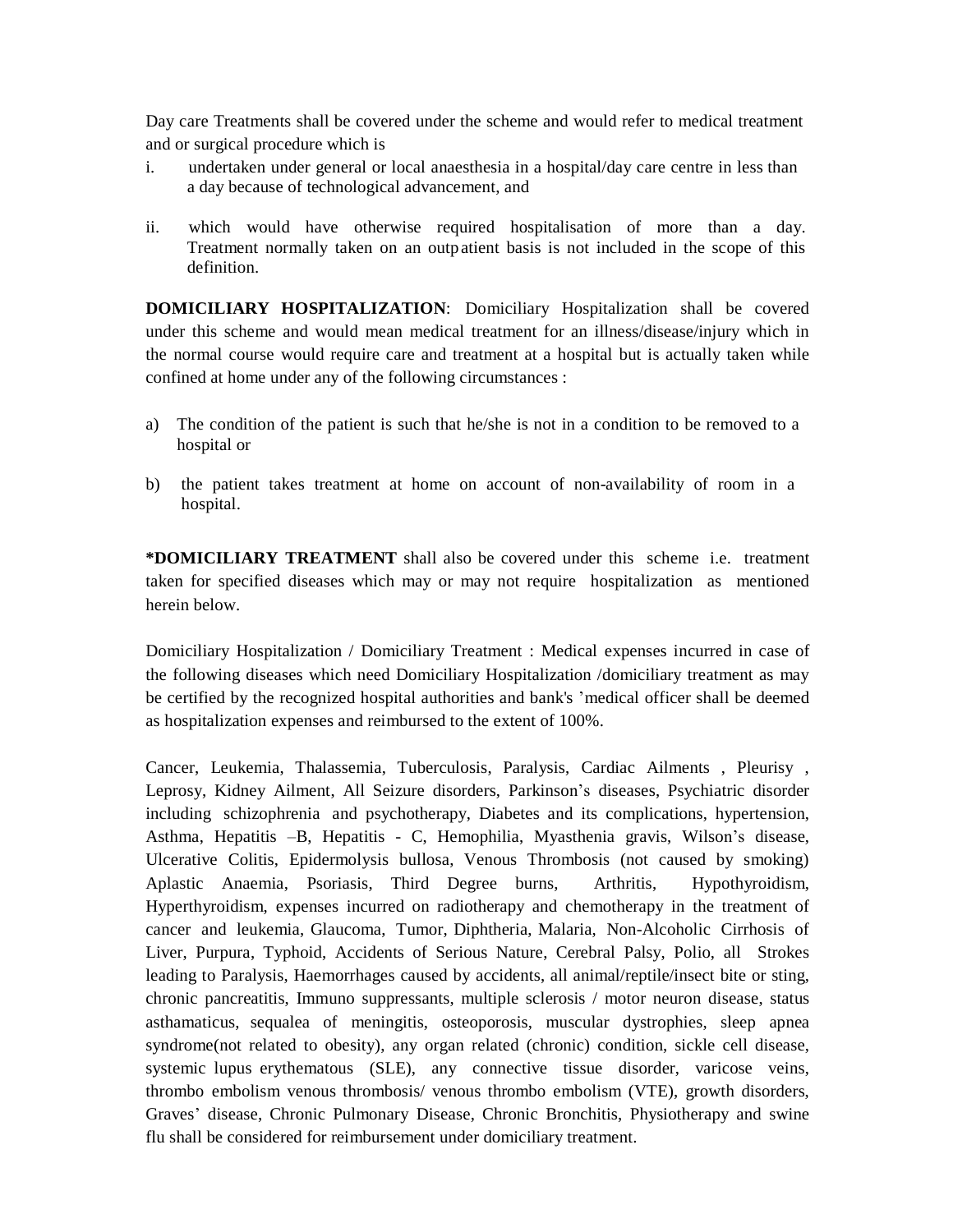The cost of medicines, investigations, and consultations, etc.in respect of domiciliary treatment shall be reimbursed for the period stated by the specialist in Prescription. If no period stated, the prescription for the purpose of reimbursement shall be valid for a period not exceeding 90 days.

**HOSPITAL / NURSING HOME**: A Hospital under this scheme would mean any institution established for in-patient care and day care treatment of illness and/or injuries and which has been registered as a Hospital with the local authorities under the Clinical establishments (Registration and Regulation) Act, 2010 or under the enactments specified under the Schedule of Section 56(1) of the said Act OR complies with all minimum criteria as under:

- Has qualified nursing staff under its employment round the clock.
- Has at least 10 in-patient beds in towns having a population of less than 10 lacs and at least 15 in-patient beds in all other places;
- Has qualified medical practitioner(s) in charge, round the clock;
- Has a fully equipped Operation Theatre of its own where surgical procedures are carried out;
- Maintains daily records of patients and makes these accessible to the insurance company's authorized personnel.

This clause will however be relaxed in areas where it is difficult to find such hospitals. The term ' Hospital / Nursing Home ' shall not include an establishment which is a place of rest, a place for the aged, a place for drug-addicts or place for alcoholics, a hotel or a similar place.

**HOSPITALIZATION**: Hospitalization would mean admission in a Hospital/ Nursing Home for a minimum period of 24 consecutive hours of inpatient care except for specified procedures/treatments, where such admission could be for a period of less than a day,

**ID CARD**: In terms of the scheme arrived at between the Banks and insurance companies, ID Cards would be issued to all the officers / employees/ dependent family members/retired officers / employees/their dependents for the purpose of availing cashless facility in network hospitals.

**PRE-EXISTING DISEASE**: Pre Existing Diseases would be covered for reimbursement under this scheme.

**PRE–HOSPITALISATION MEDICAL EXPENSES**: Medical expenses incurred immediately 30 days before the insured person is hospitalized will be considered as part of a claim provided that such medical expenses are incurred for the same condition for which the insured person's hospitalization was required.

**POST HOSPITALISATION MEDICAL EXPENSES**: Relevant medical expenses incurred immediately 90 days after the employee/ dependent/ retirement employee is discharged from the hospital provided that such medical expenses are incurred for the same condition for which the Insured Person's Hospitalization was required.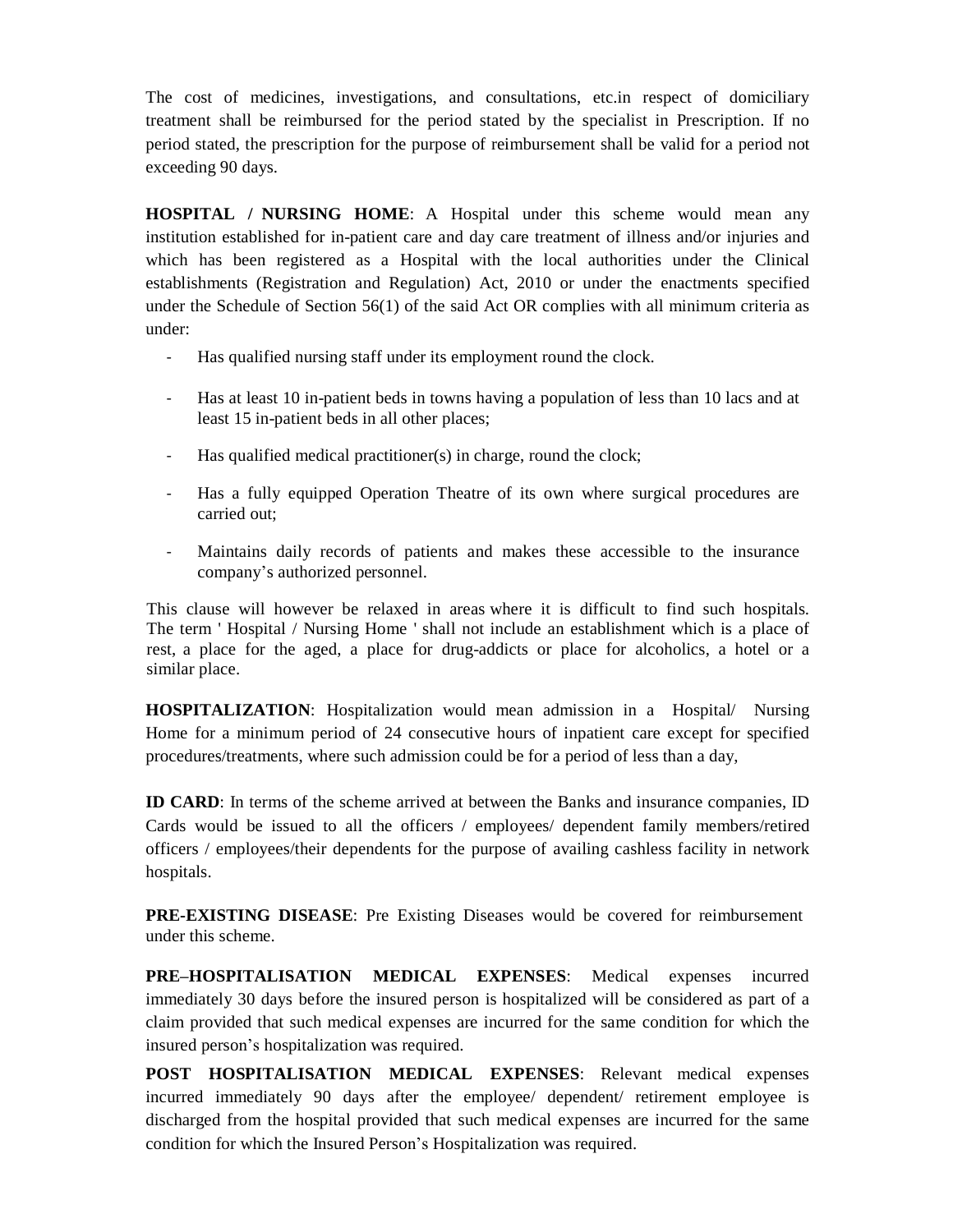**Additional Ex-Gratia for Critical Illness** : In addition to the reimbursement covered under this scheme, officers / employees (only officers / employees and not their dependents or retired officers / employees) shall be provided additional ex gratia of Rs. 1,00,000/- . In case an employee contracts a Critical Illness as listed below, the sum of Rs.1,00,000/- shall be paid. This benefit shall be provided on first detection/diagnosis of the Critical Illness.

- Cancer including Leukemia
- Stroke
- Paralysis
- By Pass Surgery
- Major Organ Transplant/Bone marrow transplantation
- End Stage Liver Disease
- Heart Attack
- Kidney Failure
- Heart Valve Replacement Surgery

Hospitalization is not required to claim this benefit.

Expenses on Hospitalization for minimum period of a day are admissible. However, this time limit shall not be applied to specific treatments, such as:

| $\mathbf{1}$   | Adenoidectomy                             | 19 | Haemo dialysis                     |
|----------------|-------------------------------------------|----|------------------------------------|
| 2              | Appendectomy                              | 20 | Fissurectomy / Fistulectomy        |
| 3              | Auroplasty not Cosmetic in nature         | 21 | Mastoidectomy                      |
| $\overline{4}$ | Coronary angiography / Renal              | 22 | Hydrocele                          |
| 5              | Coronary angioplasty                      | 23 | Hysterectomy                       |
| 6              | Dental surgery                            | 24 | Inguinal/ventral/umbilical/femoral |
|                |                                           |    | hernia                             |
| $\overline{7}$ | D&C                                       | 25 | Parenteral chemotherapy            |
| 8              | Excision of cyst/granuloma/lump/tumor     | 26 | Polypectomy                        |
| 9              | Eye surgery                               | 27 | Septoplasty                        |
| 10             | Fracture including hairline fracture      | 28 | Piles/ fistula                     |
|                | /dislocation                              |    |                                    |
| 11             | Radiotherapy                              | 29 | Prostate surgeries                 |
| 12             | Chemotherapy including parental           | 30 | Sinusitis surgeries                |
|                | chemotherapy                              |    |                                    |
| 13             | Lithotripsy                               | 31 | Tonsillectomy                      |
| 14             | Incision and drainage of abscess          | 32 | Liver aspiration                   |
| 15             | Varicocelectomy                           | 33 | Sclerotherapy                      |
| 16             | Wound suturing                            | 34 | Varicose Vein Ligation             |
| 17             | <b>FESS</b>                               | 35 | All scopies along with biopsies    |
| 18             | Operations/Micro surgical operations on   | 36 | Lumbar puncture                    |
|                | the nose, middle ear/internal ear,        |    |                                    |
|                | tongue, mouth, face, tonsils & adenoids,  | 37 | <b>Ascitic Pleural tapping</b>     |
|                | salivary glands & salivary ducts, breast, |    |                                    |
|                | skin & subcutaneous tissues, digestive    |    |                                    |
|                | tract, female/male sexual organs.         |    |                                    |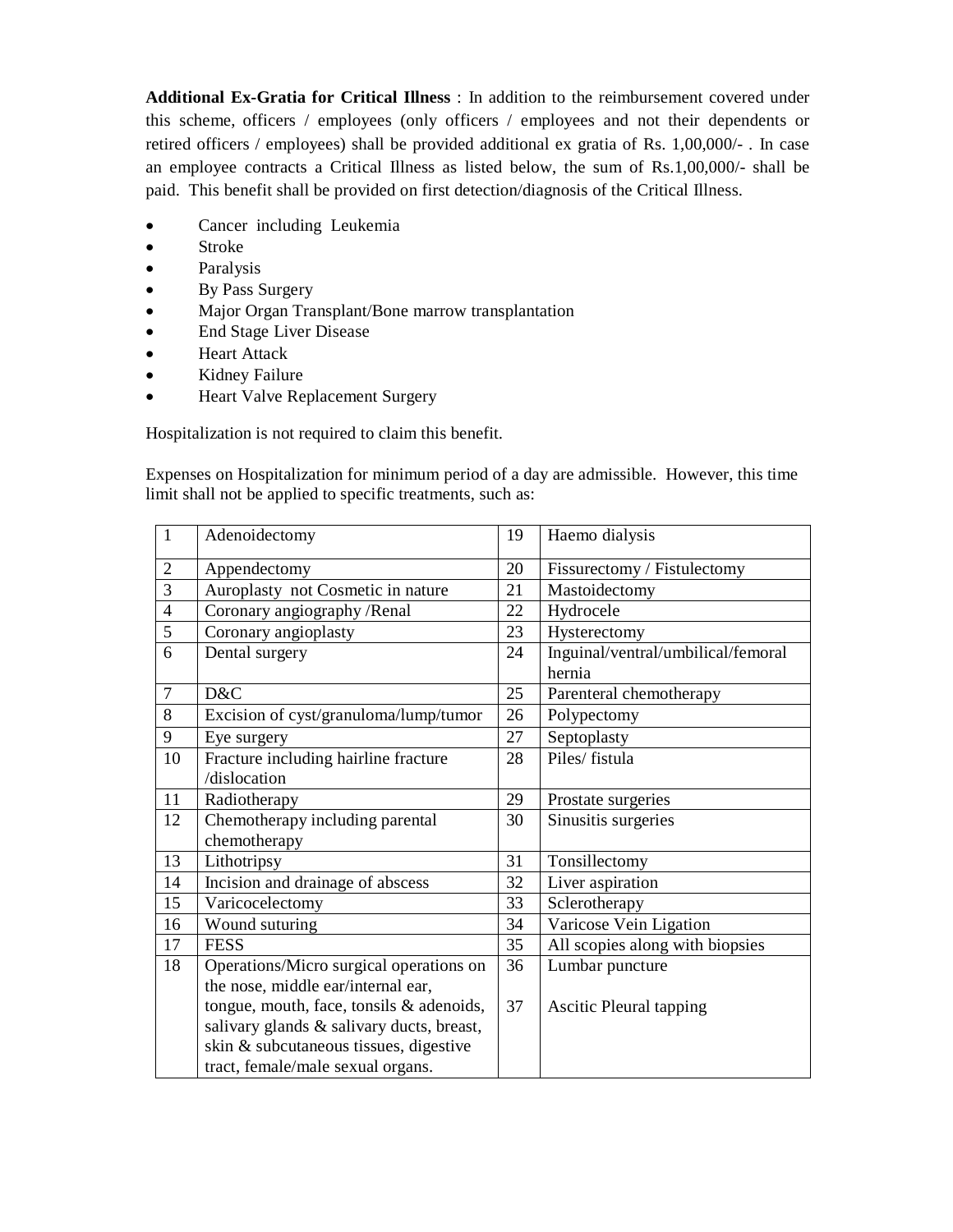This condition will also not apply in case of stay in hospital of less than a day provided the treatment is undertaken under General or Local Anesthesia in a hospital / day care centre in less than a day because of technological advancement and which would have otherwise required hospitalization of more than a day.

\*MATERNITY EXPENSES BENEFIT EXTENSION : Hospitalization expenses in respect of the new born child can be covered within the Mother's Maternity expenses. The maximum benefit allowable under this clause will be up to Rs. 50000/- for normal delivery and Rs. 75,000/- for Caesarean Section.

Baby Day one Cover: New born baby is covered from day one. All expenses incurred on the new born baby during maternity will be covered in addition to the maternity limit and up to Rs, 20,000/-.

Ambulance Charges: Ambulance charges are payable up to Rs 2500/- per trip to hospital and / or transfer to another hospital or transfer from hospital to home if medically advised. Taxi and Auto expenses in actual maximum up to Rs750/- per trip will also be reimbursable.

Ambulance charges actually incurred on transfer from one center to another center due to Non availability of medical services/ medical complication shall be payable in full.

Congenital Anomalies: Expenses for Treatment of Congenital Internal / External diseases, defects anomalies are covered under the scheme.

Psychiatric diseases: Expenses for treatment of psychiatric and psychosomatic diseases shall be payable with or without hospitalization.

Advanced Medical Treatment: All new kinds of approved advanced medical procedures for e.g. laser surgery, stem cell therapy for treatment of a disease is payable on hospitalization /day care surgery.

Treatment taken for Accidents can be payable even on OPD basis in Hospital.

Taxes and other Charges : All Taxes , Surcharges , Service Charges , Registration charges, Admission Charges , Nursing , and Administration charges to be payable.

Charges for diapers and sanitary pads are payable,if necessary, as part of the treatment.

Charges for Hiring a nurse / attendant during hospitalization will be payable only in case of recommendation from the treating doctor in case ICU / CCU, Neo natal nursing care or any other case where the patient is critical and requiring special care.

Treatment for Genetic Disorder and stem cell therapy shall be covered under the scheme.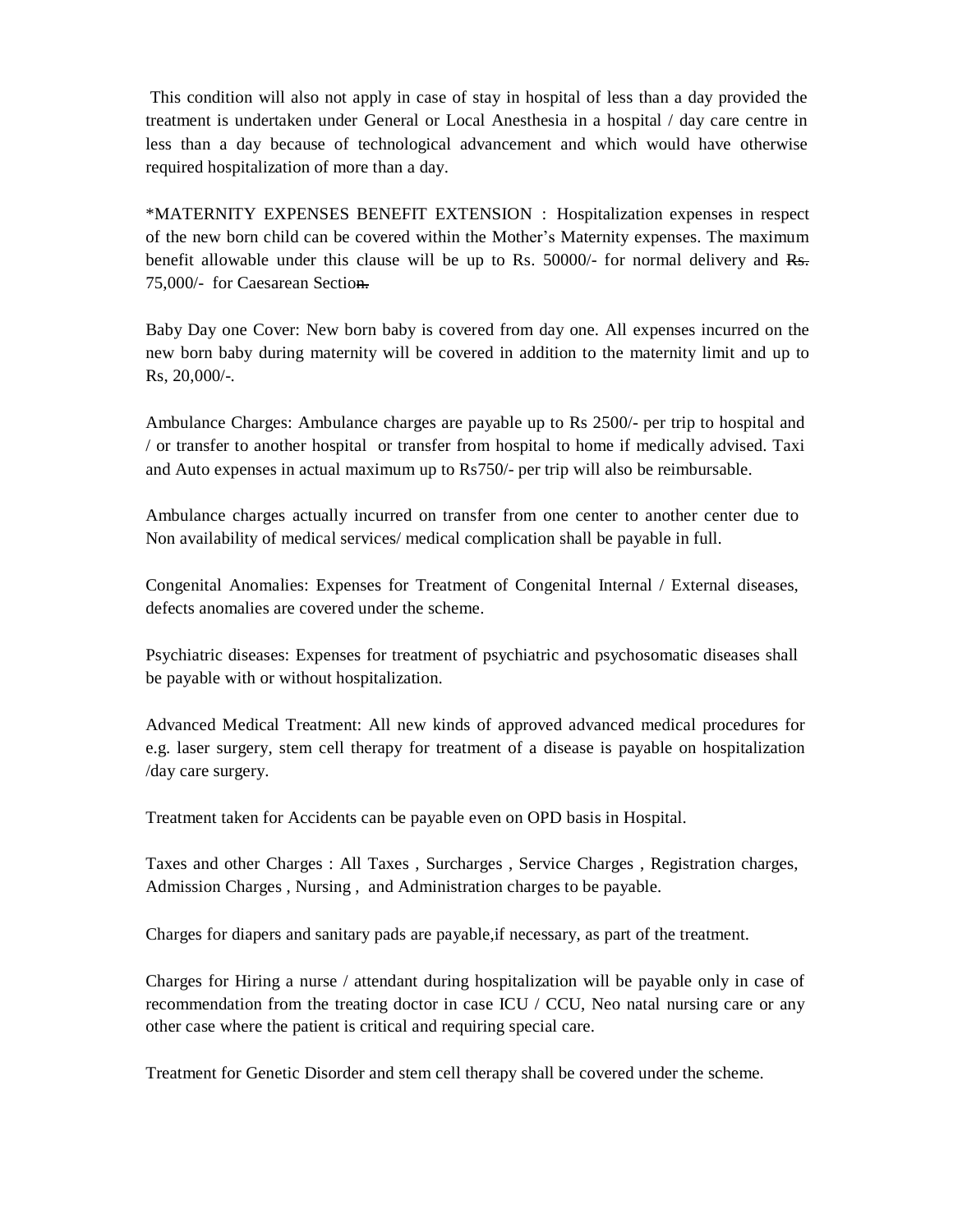Treatment for Age related Macular Degeneration (ARMD), treatment such as Rotational Field Quantum magnetic Resonance (RFQMR), Enhanced External Counter Pulsation (EECP), etc. are covered under the scheme. Treatment for all neurological/ macular degenerative disorders shall be covered under the scheme.

Rental Charges for External and or durable Medical equipment of any kind used for diagnosis and or treatment including CPAP, CAPD, Bi-PAP, Infusion pump etc. will be covered under the scheme. However purchase of the above equipment to be subsequently used at home in exceptional cases on medical advice shall be covered.

Ambulatory devices i.e., walker, crutches, Belts, Collars, Caps, Splints, Slings, Braces, Stockings, elastocrepe bandages, external orthopaedic pads, sub cutaneous insulin pump, Diabetic foot wear, Glucometer (including Glucose Test Strips)/ Nebulizer/ prosthetic devise/ Thermometer, alpha / water bed and similar related items etc., will be covered under the scheme.

Physiotherapy charges: Physiotherapy charges shall be covered for the period specified by the Medical Practitioner even if taken at home.

While reimbursement to the officers / employees shall be made by the Banks as hitherto, the Scheme shall be administered by the Banks through a scheme worked out between IBA/Banks and Insurance companies and officers / employees would in no way be directly bound by the terms and conditions of such scheme or arrangements.

However, for the purpose of clarity and information, the details of the Scheme worked out between IBA/Banks and insurance companies is appended herein as **Appendix I**.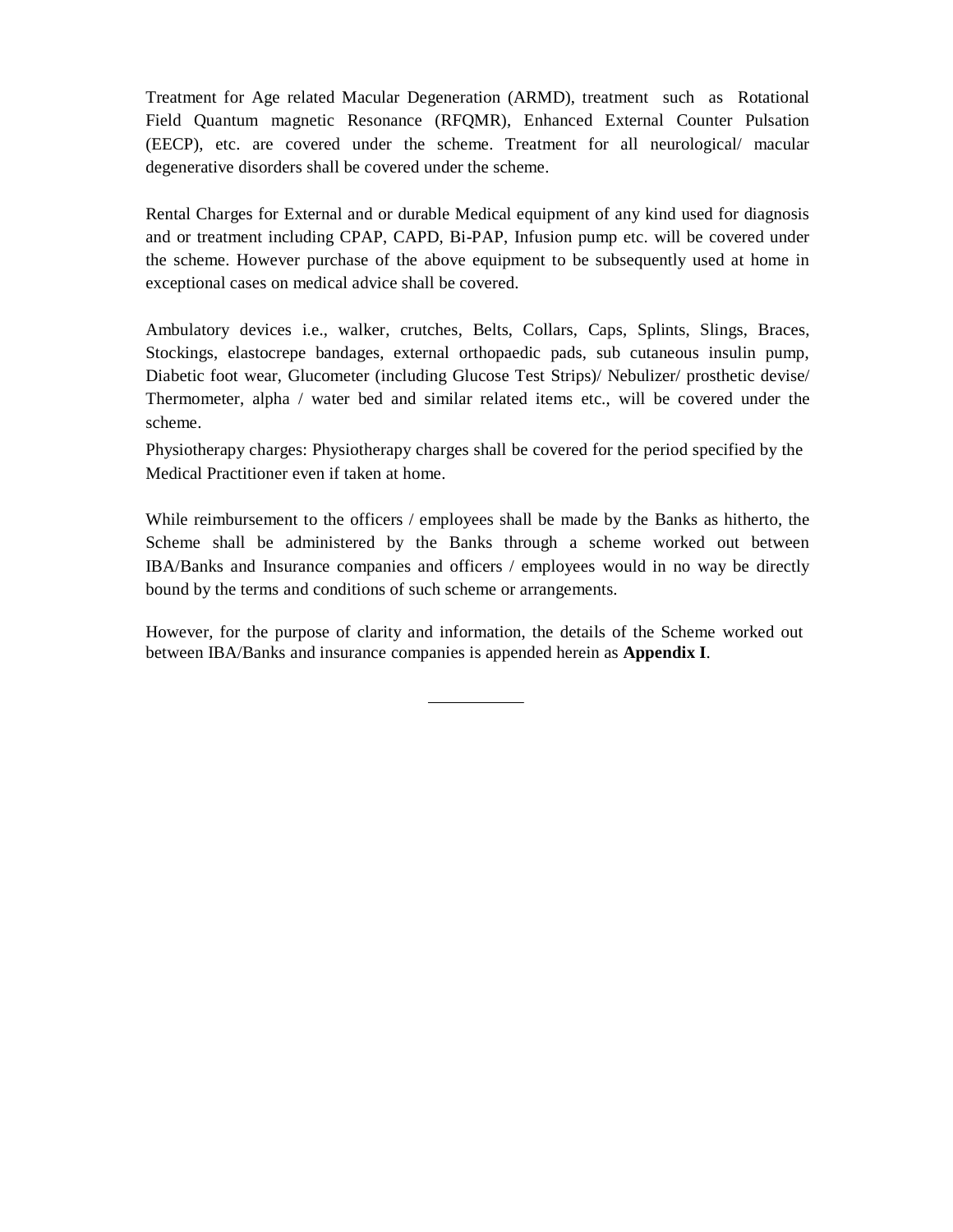# **Appendix I**

# **Medical Scheme for the Officers/ Employees of IBA Member Banks, parties to the Bipartite Settlement/ Joint Note dated 25th May 2015 in lieu of the Existing Hospitalization Scheme**

The scheme covers expenses of the officers / employees and dependent in cases he/she shall contract any disease or suffer from any illness (hereinafter called DISEASE) or sustain any bodily injury through accident (hereinafter called INJURY) and if such disease or injury shall require any such insured Person, upon the advice of a duly qualified Physician/Medical Specialist/Medical practitioner (hereinafter called MEDICAL PRACTITIONER) or of a duly qualified Surgeon (hereinafter called SURGEON) to incur hospitalization/domiciliary hospitalization and domiciliary treatment expenses as defined in the Scheme, for medical/surgical treatment at any Nursing Home/Hospital / Clinic (for domiciliary treatment)/ Day care Centre which are registered with the local bodies, in India as herein defined (hereinafter called HOSPITAL) as an inpatient or otherwise as specified as per the scheme, to the extent of the sum insured + Corporate buffer.

The Scheme Covers Employee + Spouse + Dependent Children + 2 dependent Parents /parents-in- law.

- No age limit for dependent children. (including step children and legally adopted children ) A child would be considered dependent if their monthly income does not exceed Rs. 10,000/- per month; which is at present, or revised by Indian Banks' Association in due course. Widowed Daughter and dependant divorced / separated daughters, sisters including unmarried / divorced / abandoned or separated from husband/ widowed sisters and Crippled Child shall be considered as dependent for the purpose of this policy. Physically challenged Brother / Sister with 40% or more disability.
- No Age Limits for Dependent Parents. Either Dependent Parents or parents-In-law will be covered. Parents would be considered dependent if their monthly income does not exceed Rs. 10,000/- per month, which is at present, or revised by Indian Banks' Association in due course, and wholly dependent on the employee as defined in this scheme.

(The definition of family shall undergo a change as decided in due course in the negotiations)

All New Officers / employees to be covered from the date of joining as per their appointment letter.

For additions /deletions during policy period, premium to be charged /refunded on pro rata basis.

Continuity benefits coverage to officers / employees on retirement and also to the Retired Officers / employees, who may be inducted in the Scheme.

Sum Insured: Hospitalization and Domiciliary Treatment coverage as defined in the scheme per annum

> Officers : Rs.400000 Clerical Staff : Rs.300000 Sub Staff : Rs.300000

Change in sum insured after commencement of policy to be considered in case of promotion of the employee or vice versa.

Corporate Buffer: Rs. 100,00,00,000/- Corporate buffer may be appropriated as per the premium of the bank. If the Corporate buffer of one bank is exhausted, the remaining amount can be claimed from the unutilized corporate buffer of the other banks. Corporate Buffer can be authorized by the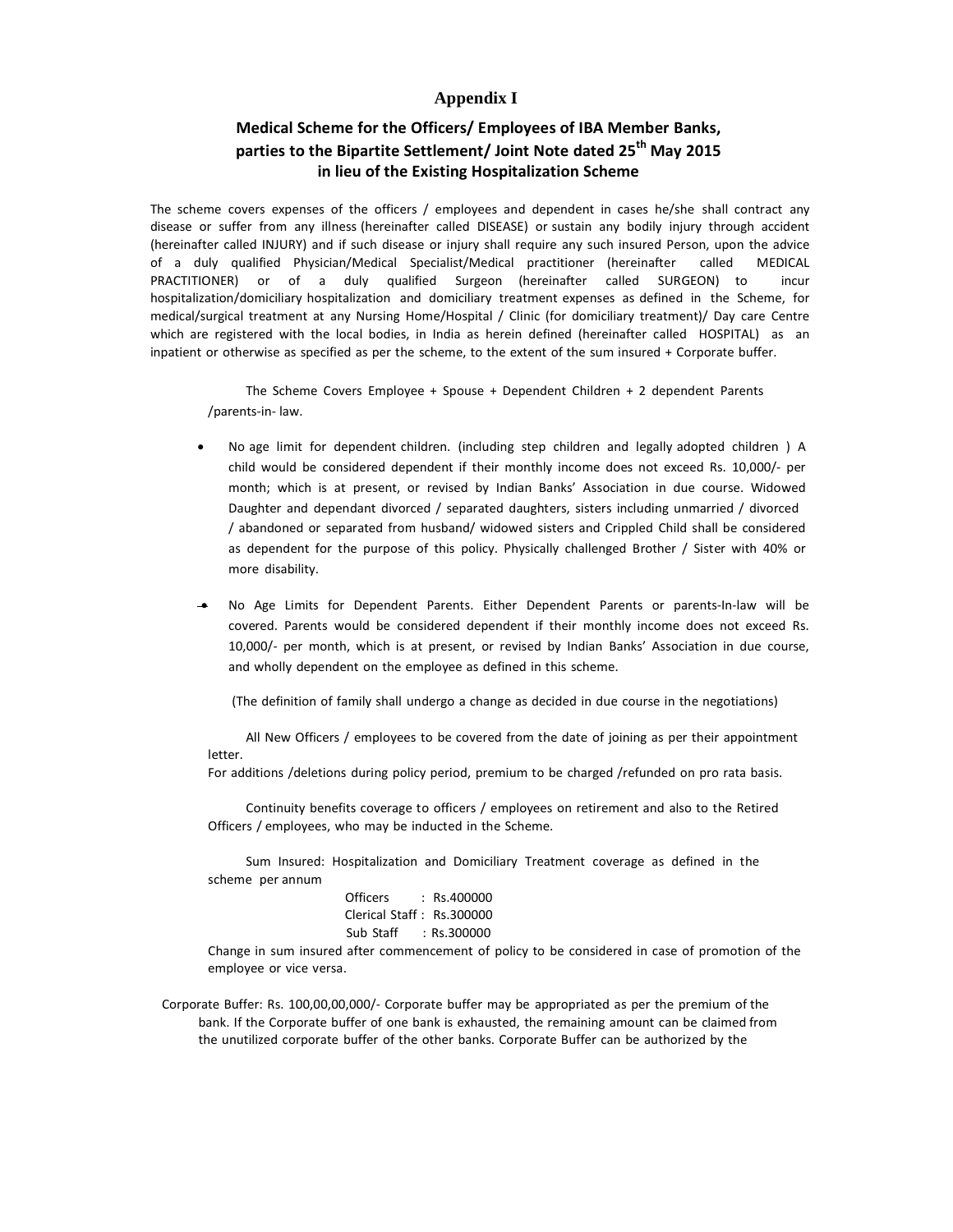Management, through an Authorized person / Committee as decided by IBA / Bank, and informed directly to the THIRD PARTY ADMINISTRATOR by keeping the insurance company in the loop.

In the event of any claim becoming admissible under this scheme, the company will pay through Third Party Administrator to the Hospital / Nursing Home or insured the amount of such expenses as would fall under different heads mentioned below and as are reasonably and medically necessary incurred thereof by or on behalf of such insured but not exceeding the Sum Insured in aggregate mentioned in the schedule hereto.

- A. Room and Boarding expenses as provided by the Hospital/Nursing Home not exceeding Rs. 5000 per day or the actual amount whichever is less.
- B. Intensive Care Unit (ICU) expenses not exceeding Rs. 7500 per day or actual amount whichever is less.
- C. Surgeon, team of surgeons, Assistant surgeon, Anesthetist, Medical Practitioner, Consultants, Specialists Fees.
- D. Nursing Charges , Service Charges, IV Administration Charges, Nebulization Charges, RMO charges, Anaesthetic, Blood, Oxygen, Operation Theatre Charges, surgical appliances, OT consumables, Medicines & Drugs, Dialysis, Chemotherapy, Radiotherapy, Cost of Artificial Limbs, cost of prosthetic devices implanted during surgical procedure like pacemaker, Defibrillator, Ventilator, orthopaedic implants, Cochlear Implant, any other implant, Intra-Occular Lenses, , infra cardiac valve replacements, vascular stents, any other valve replacement, laboratory/diagnostic tests, X-ray CT Scan, MRI, any other scan, scopies and such similar expenses that are medically necessary, or incurred during hospitalization as per the advice of the attending doctor.
- E. Hospitalization expenses (excluding cost of organ) incurred on donor in respect of organ transplant to the insured.

Pre and Post Hospitalization expenses payable in respect of each hospitalization shall be the actual expenses incurred subject to 30 days prior to hospitalization and 90 days after discharge.

# 2. DEFINITIONS:

ACCIDENT: An accident is a sudden, unforeseen and involuntary event caused resulting in injury -

# 2.2

- A. "Acute condition" Acute condition is a disease, illness or injury that is likely to respond quickly to treatment which aims to return the person to his or her state of health immediately before suffering the disease/illness/injury which leads to full recovery.
- B. "Chronic condition" A chronic condition is defined as a disease, illness, or injury that has one or more of the following characteristics –
	- i. It needs ongoing or long-term monitoring through consultations, examinations, checkups and/or tests –
	- ii. It needs ongoing or long-term control or relief of symptoms
	- iii. It requires your rehabilitation or for you to be specially trained to cope with it
	- iv. It continues indefinitely
	- v. It comes back or is likely to come back.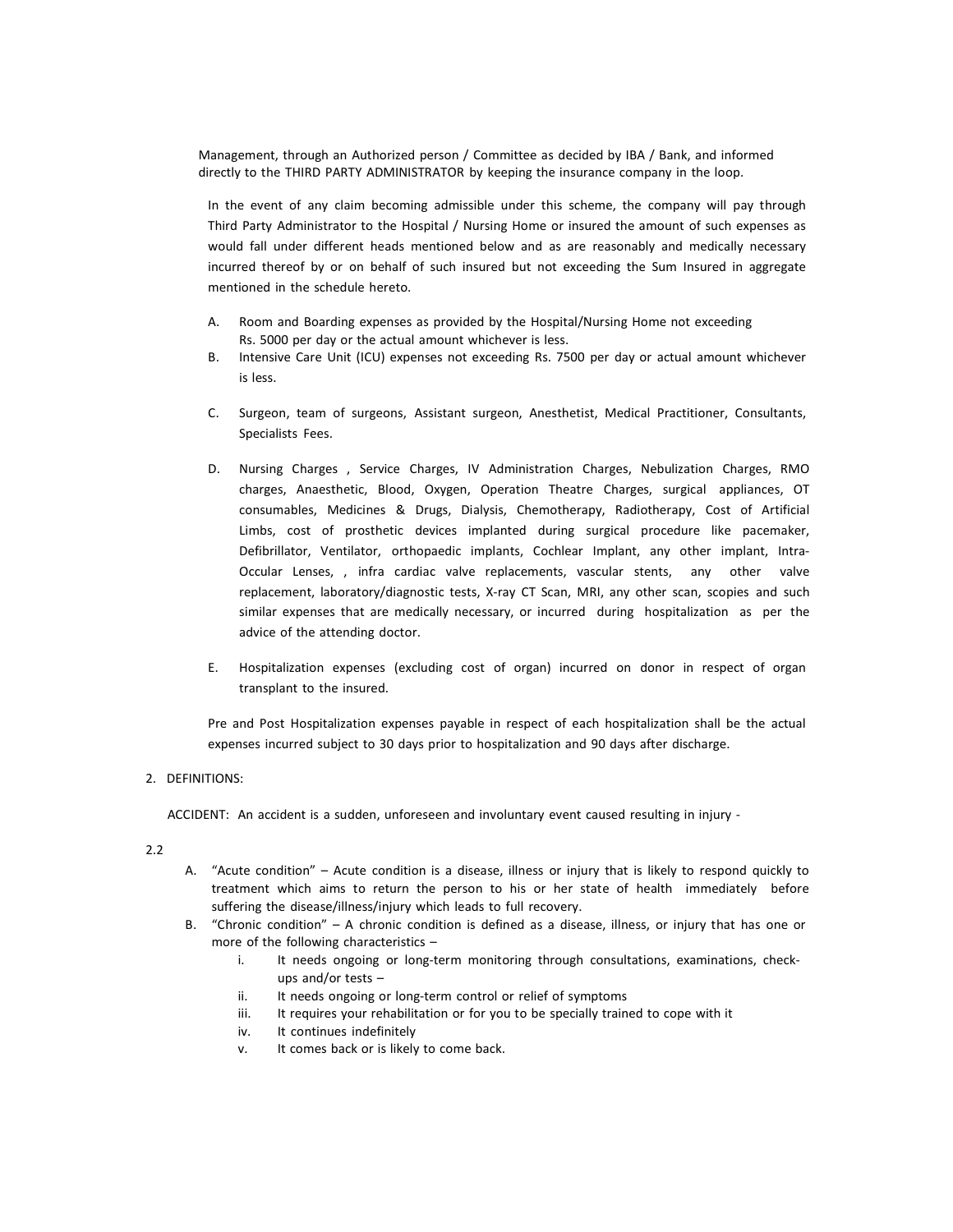#### ALTERNATIVE TREATMENTS:

Alternative Treatments are forms of treatment other than treatment "Allopathy" or "modern medicine and includes Ayurveda, unani, siddha homeopathy and Naturopathy in the Indian Context, for Hospitalisation only and Domiciliary for treatment only under ailments mentioned under clause number 3.1

(Ref: 3.4 Alternative Therapy)

#### ANY ONE ILLNESS:

Any one illness will be deemed to mean continuous period of illness and it includes relapse within 45 days from the date of last consultation with the Hospital / Nursing Home where treatment has been taken. Occurrence of the same illness after a lapse of 45 days as stated above will be considered as fresh illness for the purpose of this policy.

# CASHLESS FACILITY:

Cashless facility "means a facility extended by the insurer to the insured where the payments, of the cost of treatment undergone by the employee and the dependent family members of the insured in accordance with the policy terms and conditions, or directly made to the network provider by the insurer to the extent pre-authorization approved.

#### CONGENITAL ANOMALY:

Congenital Anomaly refers to a condition(s) which is present since birth, and which is abnormal with reference to form, structure or position.

- a. Internal Congenital Anomaly which is not in the visible and accessible parts of the body
- b. External Congenital Anomaly which is in the visible and accessible parts of the body

#### CONDITION PRECEDENT:

Condition Precedent shall mean a policy term or condition upon which the Insurer's liability under the policy is conditional upon.

## CONTRIBUTION:

The Officers / employees will not share the cost of an indemnity claim on a ratable proportion from their personal Insurance Policies.

# DAYCARE CENTRE:

A day care centre means any institution established for day care treatment of illness and/ or injuries or a medical setup within a hospital and which has been registered with the local authorities, wherever applicable, and is under the supervision of a registered and qualified medical practitioner AND must comply with all minimum criteria as under;-

- has qualified nursing staff under its employment
- has all qualified medical practitioner(s) in charge
- has a fully equipped operation theatre of its own where surgical procedures are carried out.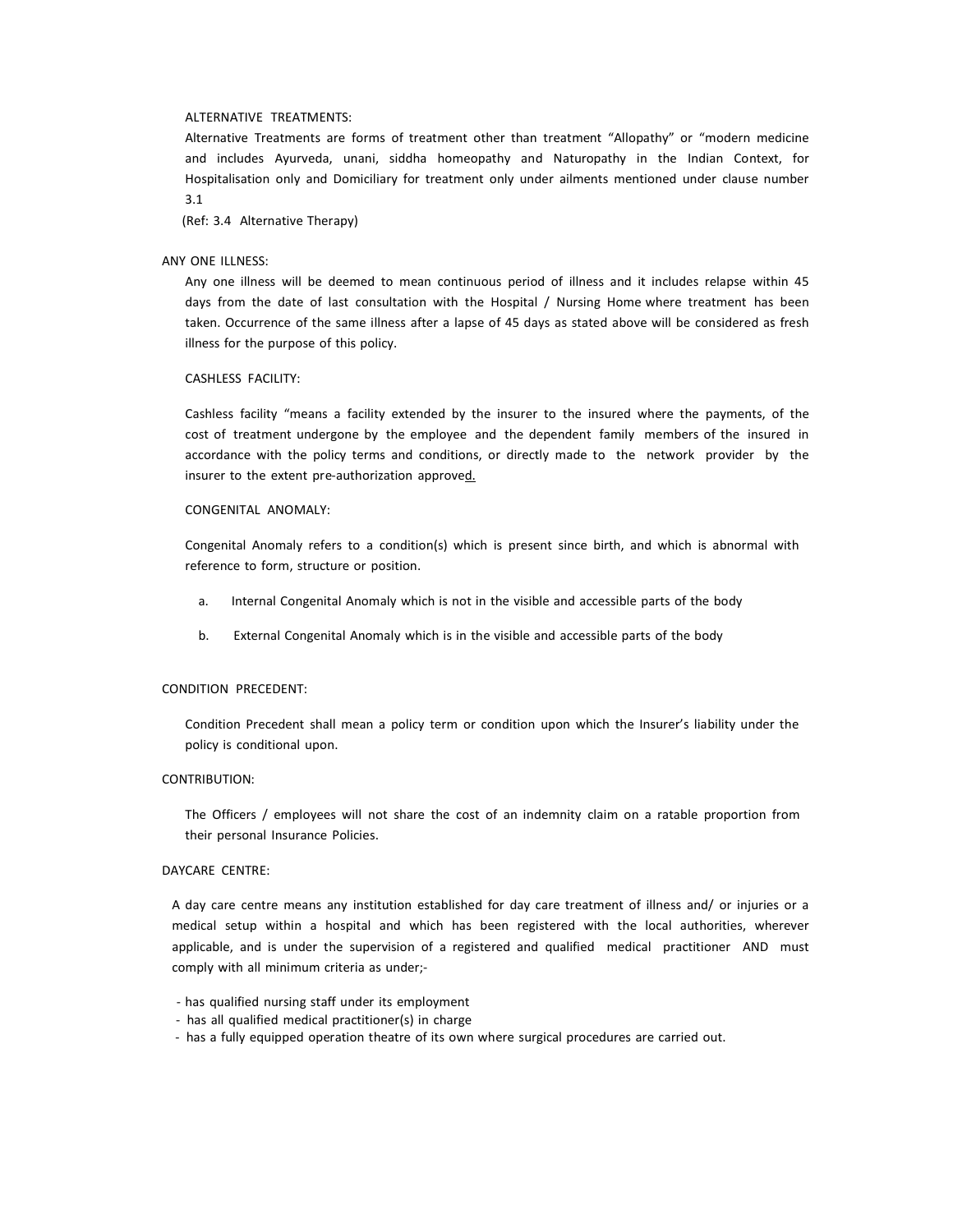- maintains daily records of patients and will make these accessible to the insurance companies authorised personnel.

## DAY CARE TREATMENT:

Day care Treatment refers to medical treatment and or surgical procedure which is

- iii. undertaken under general or local anesthesia in a hospital/day care Centre in less than a day because of technological advancement, and
- iv. Which would have otherwise required a hospitalisation of more than a day.

Treatment normally taken on an out patient basis is not included in the scope of this definition.

#### DOMICILIARY HOSPITALIZATION:

Domiciliary Hospitalization means medical treatment for an illness/disease/injury which in the normal course would require care and treatment at a hospital but is actually taken while confined at home under any of the following circumstances:

- c) The condition of the patient is such that he/she is not in a condition to be removed to a hospital or
- d) The patient takes treatment at home on account of non-availability of room in a hospital.

## \*DOMICILIARY TREATMENT

Treatment taken for specified diseases which may or may not require hospitalization as mentioned in the Scheme under clause Number 3.1

## HOSPITAL / NURSING HOME:

A Hospital means any institution established for in-patient care and day care treatment of illness and/or injuries and which has been registered as a Hospital with the local authorities under the Clinical establishments (Registration and Regulation) Act, 2010 or under the enactments specified under the Schedule of Section 56(1) of the said Act OR complies with all minimum criteria as under

- Has qualified nursing staff under its employment round the clock.
- Has at least 10 in-patient beds in towns having a population of less than 10 lacs and at least 15 in-patient beds in all other places;
- Has qualified medical practitioner(s) in charge round the clock;
- Has a fully equipped Operation Theatre of its own where surgical procedures are carried out;
- Maintains daily records of patients and makes these accessible to the insurance company's authorized personnel.

The term ' Hospital / Nursing Home ' shall not include an establishment which is a place of rest, a place for the aged, a place for drug-addicts or place for alcoholics, a hotel or a similar place.

This clause will however be relaxed in areas where it is difficult to find such hospitals.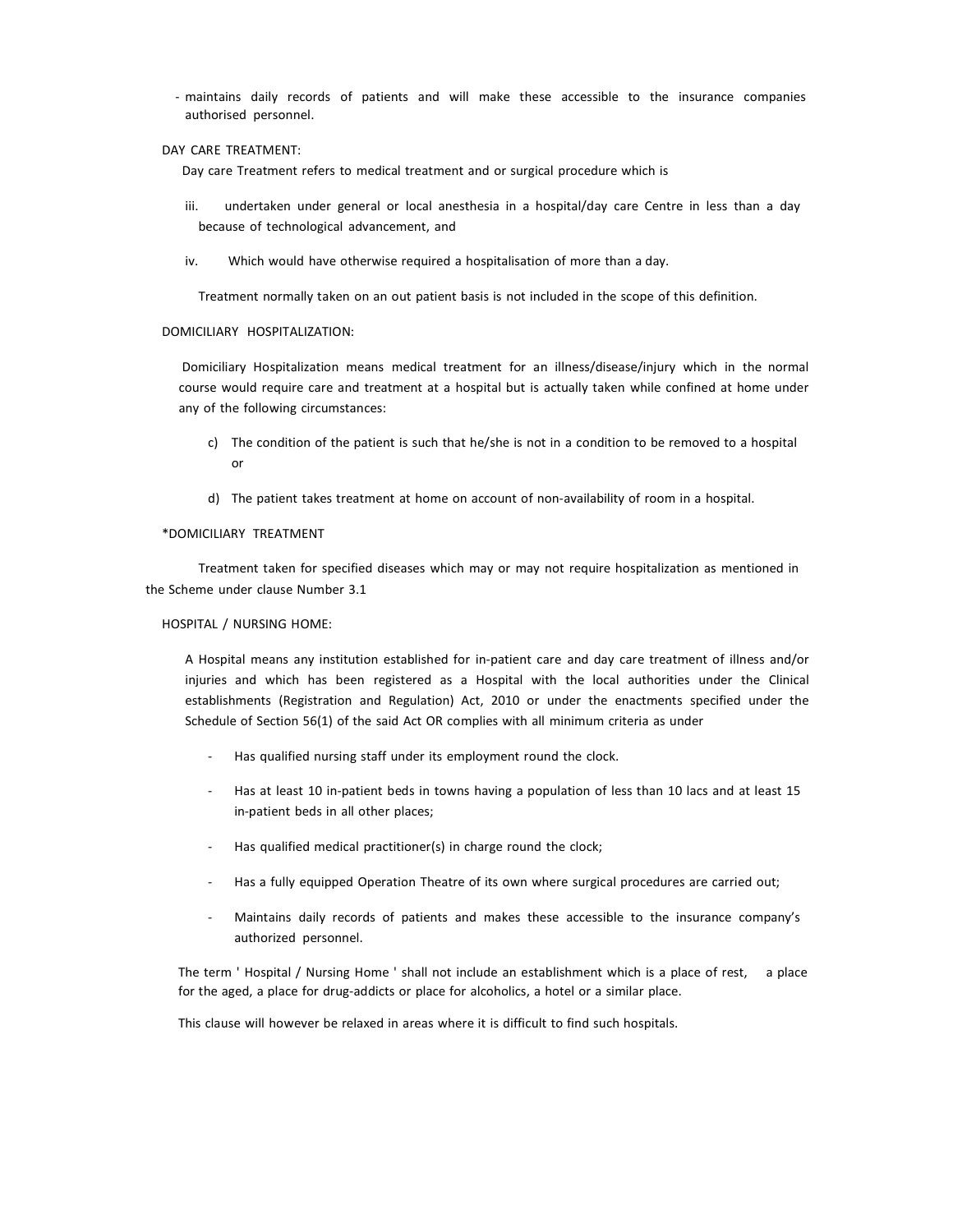#### HOSPITALIZATION:

Hospitalization means admission in a Hospital/Nursing Home for a minimum period of 24 consecutive hours of inpatient care except for specified procedures/treatments, where such admission could be for a period of less than a day, as mentioned in clauses 2.9 and 2.10

#### ID CARD:

ID Card means the identity card issued to the insured person by the THIRD PARTY ADMINISTRATOR to avail cashless facility in network hospitals.

# ILLNESS:

Illness means a sickness or a disease or pathological condition leading to the impairment of normal physiological function which manifests itself during the policy period and requires medical treatment.

# INJURY:

Injury means accidental physical bodily harm excluding illness or disease which is verified and certified by a medical practitioner.

However all types of Hospitalization is covered under the Scheme.

# IN PATIENT CARE:

In Patient Care means treatment for which the insured person has to stay in a hospital for more than a day for a covered event.

#### INTENSIVE CARE UNIT:

Intensive Care Unit means an identified section, ward or wing of a Hospital which is under the constant supervision of a dedicated medical practitioner(s) and which is specially equipped for the continuous monitoring and treatment of patients who are in a critical condition, or require life support facilities and where the level of care and supervision is considerably more sophisticated and intensive than in the ordinary and other wards.

#### \*MATERNITY EXPENSES:

Maternity expenses/treatment shall include:

a) Medical treatment expenses traceable to childbirth (including complicated deliveries and caesarean sections incurred during hospitalization).

b) Expenses towards medical termination of pregnancy during the policy period.

C) Complications on Maternity would be covered up to the Sum Insured plus the Corporate Buffer.

# MEDICAL ADVICE:

Any consultation or advice from a medical practitioner/doctor including the issue of any prescription or repeat prescription.

#### MEDICAL EXPENSES: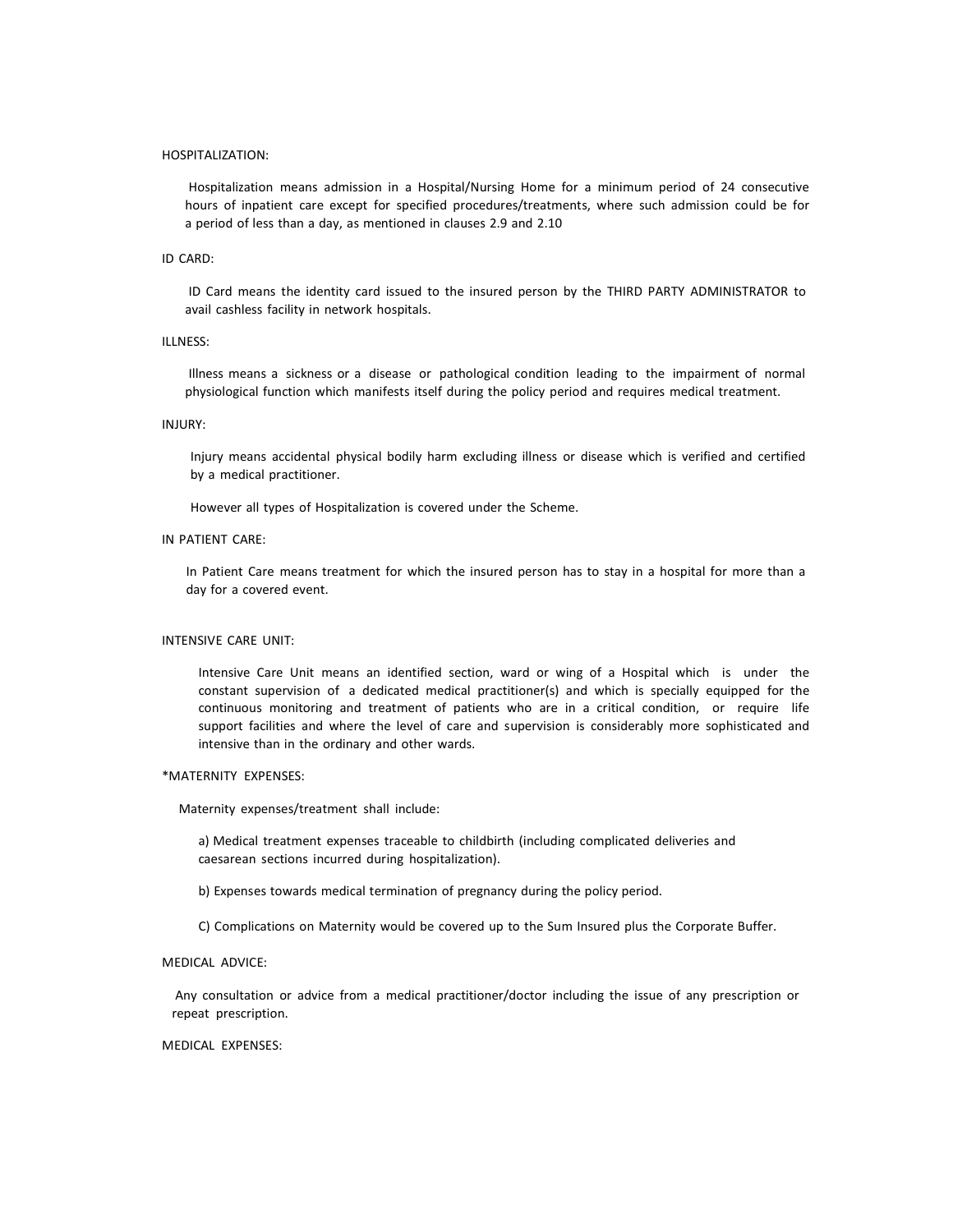Medical Expenses means those expenses that an insured person has necessarily and actually incurred for medical treatment on account of illness or accident on the advice of a medical practitioner, as long as these are no more than would have been payable if the insured person had not been insured.

#### MEDICALLY NECESSARY:

Medically necessary treatment is defined as any treatment, test, medication or stay in hospital or part of a stay in a hospital which

- is required for the medical management of the illness or injury suffered by the insured;
- must not exceed the level of care necessary to provide safe, adequate and appropriate medical care in scope, duration or intensity;
- must have been prescribed by a medical practitioner;
- must confirm to the professional standards widely accepted in international medical practice or by the medical community in India.

## MEDICAL PRACTITIONER:

Medical Practitioner is a person who holds a valid registration from the Medical Council of any State or Medical Council of India or Council for Indian Medicine or the homeopathy set up by the Government of India or a State Government and is thereby entitled to practice medicine within its jurisdiction; and is acting within the scope and jurisdiction of his license. The term medical practitioner would include physician, specialist and surgeon.

(The Registered practitioner should not be the insured or close family members such as parents, parentsin-law, spouse and children.)

# NETWORK PROVIDER:

Network Provider means hospitals or health care providers enlisted by an insurer or by a Third Party Administrator and insurer together to provide medical services to an insured on payment by a cashless facility.

The list of network hospitals is maintained by and available with the THIRD PARTY ADMINISTRATOR and the same is subject to amendment from time to time.

#### NEW BORN BABY:

A new born baby means baby born during the Policy Period aged between one day and 90 days, both days inclusive.

# NON NETWORK :

Any hospital, day care Centre or other provider that is not part of the network.

# NOTIFICATION OF CLAIM

Notification of claim is the process of notifying a claim to the Bank, insurer or Third Party Administrator as well as the address/telephone number to which it should be notified.

## OPD TREATMENT:

OPD Treatment is one in which the insured visits a clinic/hospital or associated facility like a consultation room for diagnosis and treatment based on the advice of medical a practitioner. The insured is not admitted as a day care or in-patient.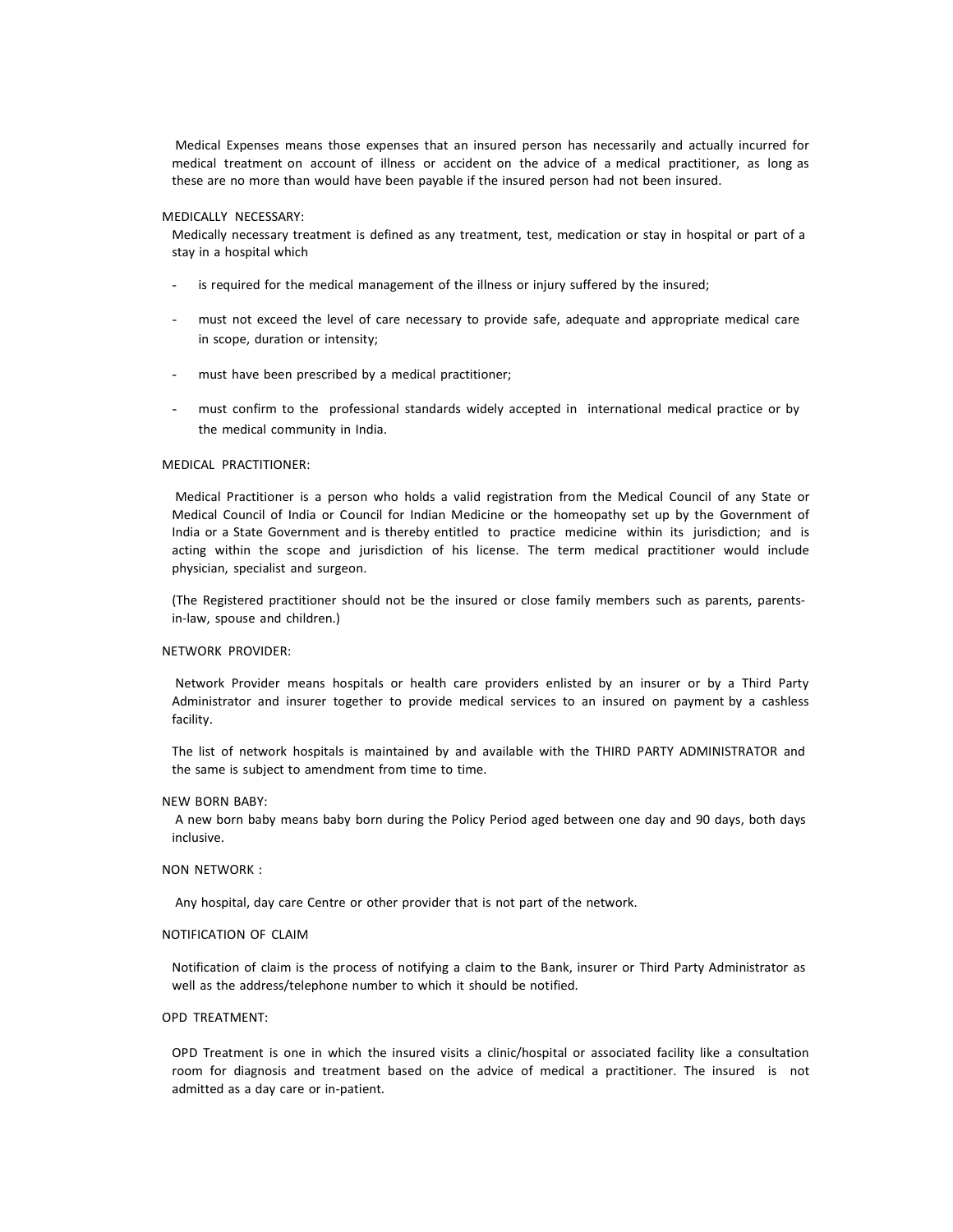#### PRE-EXISTING DISEASE:

Pre Existing Disease is any condition, ailment or injury or related condition(s) for which you had signs or symptoms, and/or were diagnosed, and/or received medical advice/treatment, prior to the first policy issued by the insurer.

#### PRE – HOSPITALISATION MEDICAL EXPENSES:

Medical expenses incurred immediately 30 days before the insured person is hospitalized will be considered as part of a claim as mentioned under Item 1.2 above provided that;

i. such medical expenses are incurred for the same condition for which the insured person's hospitalization was required and

ii. the inpatient hospitalization claim for such hospitalization is admissible by the insurance company.

#### POST HOSPITALISATION MEDICAL EXPENSES:

Relevant medical expenses incurred immediately 90 days after the Insured person is discharged from the hospital provided that;

- a. Such Medical expenses are incurred for the same condition for which the Insured Person's Hospitalization was required; and
- b. The In-patient Hospitalization claim for such Hospitalization is admissible by the Insurance Company.

#### QUALIFIED NURSE:

Qualified Nurse is a person who holds a valid registration from the Nursing Council of India or the Nursing Council of any state in India and/or who is employed on recommendation of the attending medical practitioner.

#### REASONABLE AND CUSTOMARY CHARGES:

Reasonable Charges means the charges for services or supplies, which are the standard charges for the specific provider and consistent with the prevailing charges in the geographical area for identical or similar services, taking into account the nature of the illness/injury involved.

#### ROOM RENT:

Room Rent shall mean the amount charged by the hospital for the occupancy of a bed on per day basis.

#### SUBROGATION:

Subrogation shall mean the right of the insurer to assume the rights of the insured person to recover expenses paid out under the policy that may be recovered from any other source. It shall exclude the medical / accident policies obtained by the insured person separately.

# SURGERY:

Surgery or surgical procedure means manual and/or operative procedure(s) required for treatment of an illness or injury, correction of deformities and defects, diagnosis and cure of diseases, relief of suffering or prolongation of life, performed in a hospital or day care Centre by a medical practitioner.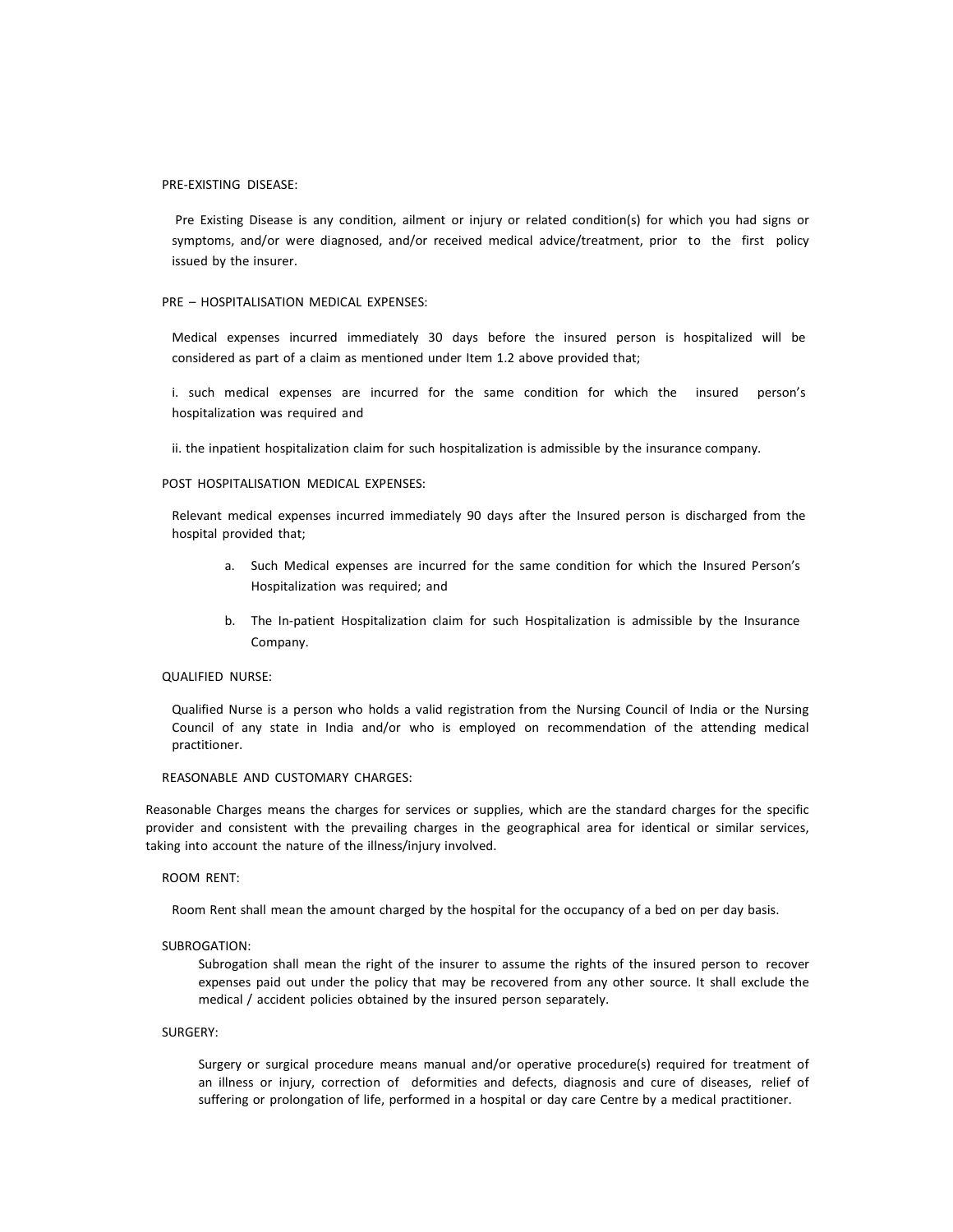#### Third Party Administrator

Third Party Administrator means a Third Party Administrator who holds a valid License from Insurance Regulatory and Development Authority to act as a THIRD PARTY ADMINISTRATOR and is engaged by the Company for the provision of health services as specified in the agreement between the Company and Third Party Administrator.

## UNPROVEN/EXPERIMENTAL TREATMENT:

Unproven/Experimental treatment is treatment, including drug Experimental therapy, which is not based on established medical practice in India.

# 3. COVERAGES:

Domiciliary Hospitalization / Domiciliary Treatment : Medical expenses incurred in case of the following diseases which need Domiciliary Hospitalization /domiciliary treatment as may be certified by the attending medical practitioner and / or bank's 'medical officer shall be deemed as hospitalization expenses and reimbursed to the extent of 100%

Cancer , Leukemia, Thalassemia, Tuberculosis, Paralysis, Cardiac Ailments , Pleurisy , Leprosy, Kidney Ailment , All Seizure disorders, Parkinson's diseases, Psychiatric disorder including schizophrenia and psychotherapy , Diabetes and its complications, hypertension, Hepatitis –B , Hepatitis - C, Hemophilia, Myasthenia gravis, Wilson's disease, Ulcerative Colitis , Epidermolysis bullosa, Venous Thrombosis(not caused by smoking) Aplastic Anaemia, Psoriasis, Third Degree burns, Arthritis , Hypothyroidism , Hyperthyroidism expenses incurred on radiotherapy and chemotherapy in the treatment of cancer and leukemia, Glaucoma, Tumor, Diptheria, Malaria, Non-Alcoholic Cirrhosis of Liver, Purpura, Typhoid, Accidents of Serious Nature , Cerebral Palsy, , Polio, All Strokes Leading to Paralysis, Haemorrhages caused by accidents, All animal/reptile/insect bite or sting , chronic pancreatitis, Immuno suppressants, multiple sclerosis / motorneuron disease, status asthamaticus, sequalea of meningitis, osteoporosis, muscular dystrophies, sleep apnea syndrome(not related to obesity), any organ related (chronic) condition, sickle cell disease, systemic lupus erythematous (SLE), any connective tissue disorder, varicose veins, thrombo embolism venous thrombosis/venous thrombo embolism (VTE)], growth disorders, Graves' disease, Chronic obstructive Pulmonary Disease, Chronic Bronchitis, Asthma, Physiotherapy and swine flu shall be considered for reimbursement under domiciliary treatment.

The cost of Medicines, Investigations, and consultations, etc.in respect of domiciliary treatment shall be reimbursed for the period stated by the specialist and / or the attending doctor and / or the bank's medical officer, in Prescription. If no period stated, the prescription for the purpose of reimbursement shall be valid for a period not exceeding 90 days.

- \*Critical Illness : To be provided to the employee only subject to a sum insured of Rs. 1,00,000/- . Cover starts on inception of the policy. In case an employee contracts a Critical Illness as listed below, the total sum insured of Rs.1,00,000/- is paid, as a benefit. This benefit is provided on first detection/diagnosis of the Critical Illness.
	- Cancer including Leukemia
	- Stroke
	- Paralysis
	- By Pass Surgery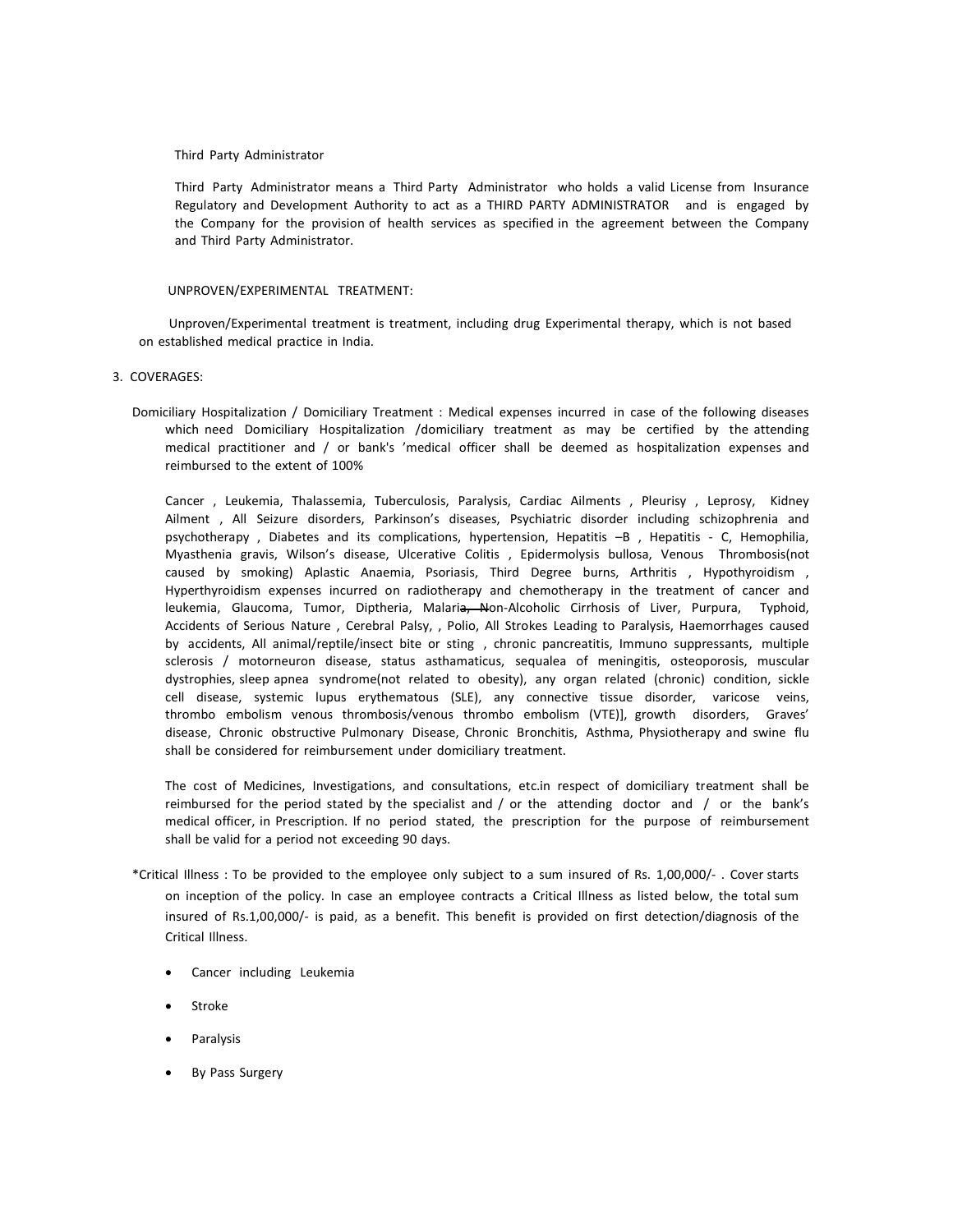- Major Organ Transplant
- End Stage Liver Disease
- Heart Attack
- Kidney Failure
- Heart Valve Replacement Surgery

Hospitalization is not required to claim this benefit. Further the Employee can claim the cost of hospitalization on the same from the Group Mediclaim Policy as cashless / reimbursement of expenses for the treatment taken by him.

Expenses on Hospitalization for minimum period of a day are admissible. However, this time limit is not applied to specific treatments, such as

| $\mathbf{1}$   | Adenoidectomy                                                                                                                                                                                                                                      | 20 | Haemo dialysis                              |
|----------------|----------------------------------------------------------------------------------------------------------------------------------------------------------------------------------------------------------------------------------------------------|----|---------------------------------------------|
| $\overline{2}$ | Appendectomy                                                                                                                                                                                                                                       | 21 | Fissurectomy / Fistulectomy                 |
| 3              | Ascitic / Plueral tapping                                                                                                                                                                                                                          | 22 | Mastoidectomy                               |
| 4              | Auroplasty not Cosmetic in nature                                                                                                                                                                                                                  | 23 | Hydrocele                                   |
| 5              | Coronary angiography / Renal                                                                                                                                                                                                                       | 24 | Hysterectomy                                |
| 6              | Coronary angioplasty                                                                                                                                                                                                                               | 25 | Inguinal/ ventral/ umbilica/ femoral hernia |
| 7              | Dental surgery                                                                                                                                                                                                                                     | 26 | Parenteral chemotherapy                     |
| 8              | D&C                                                                                                                                                                                                                                                | 27 | Polypectomy                                 |
| 9              | Excision of cyst/ granuloma/lump/tumor                                                                                                                                                                                                             |    |                                             |
| 10             | Eye surgery                                                                                                                                                                                                                                        | 28 | Septoplasty                                 |
| 11             | Fracture including hairline fracture /dislocation                                                                                                                                                                                                  | 29 | Piles/ fistula                              |
| 12             | Radiotherapy                                                                                                                                                                                                                                       | 30 | Prostate surgeries                          |
| 13             | Chemotherapy including parental chemotherapy                                                                                                                                                                                                       | 31 | Sinusitis surgeries                         |
| 14             | Lithotripsy                                                                                                                                                                                                                                        | 32 | Tonsillectomy                               |
| 15             | Incision and drainage of abscess                                                                                                                                                                                                                   | 33 | Liver aspiration                            |
| 16             | Varicocelectomy                                                                                                                                                                                                                                    | 34 | Sclerotherapy                               |
| 17             | Wound suturing                                                                                                                                                                                                                                     | 35 | Varicose Vein Ligation                      |
| 18             | <b>FESS</b>                                                                                                                                                                                                                                        | 36 | All scopies along with biopsies             |
| 19             | Operations/Micro surgical operations on the nose,<br>middle ear/internal ear, tongue, mouth, face,<br>tonsils & adenoids, salivary glands & salivary ducts,<br>breast, skin & subcutaneous tissues, digestive<br>tract, female/male sexual organs. | 37 | Lumbar puncture                             |

This condition will also not apply in case of stay in hospital of less than a day provided –

a. The treatment is undertaken under General or Local Anesthesia in a hospital / day care Centre in less than a day because of technological advancement and

b. Which would have otherwise required hospitalization of more than a day.

Alternative Therapy : Reimbursement of Expenses for hospitalization or domiciliary treatment (under clause 3.1) under the recognized system of medicines , viz, Ayurvedic ,Unani, Sidha, Homeopathy ,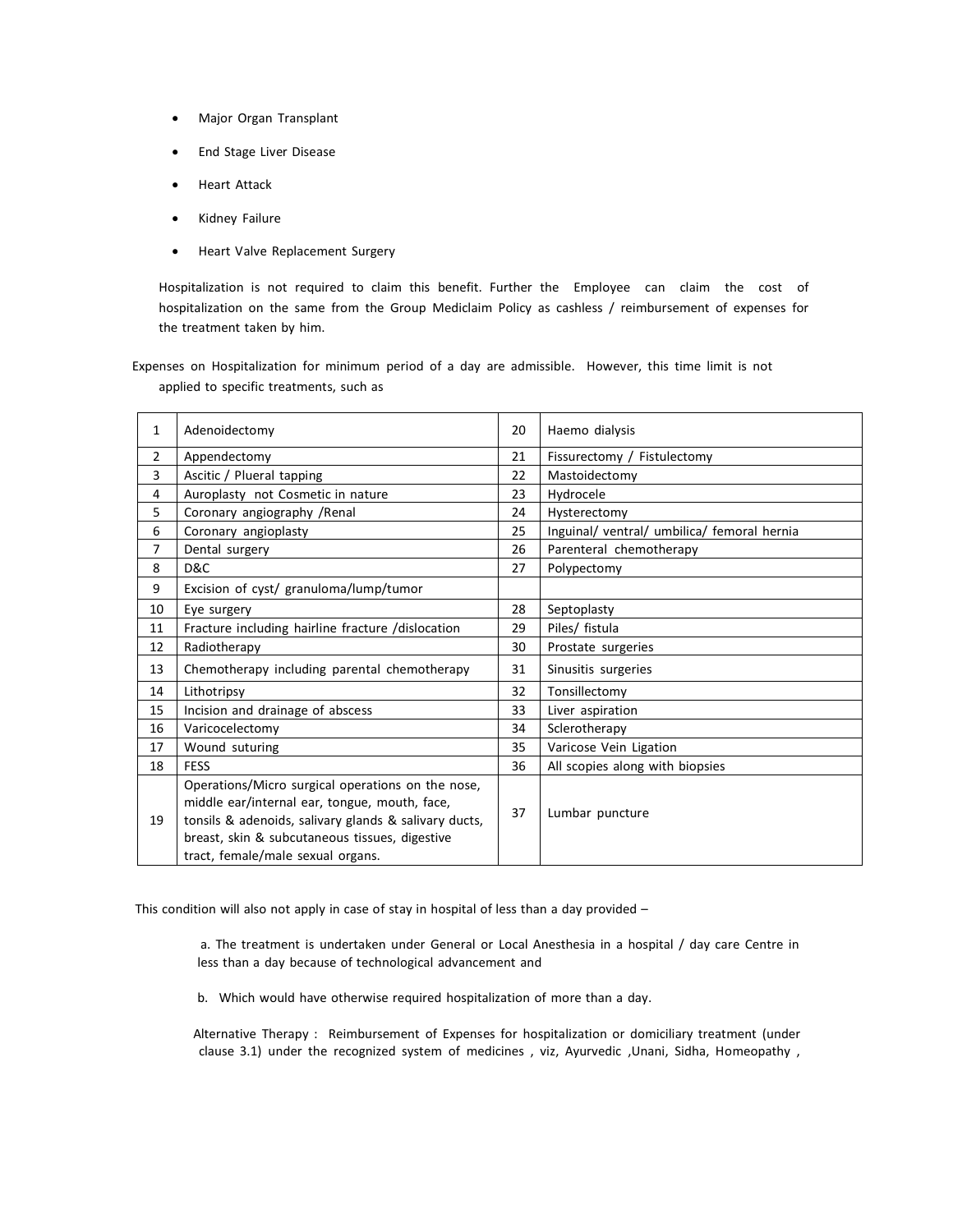Naturopathy , if such treatment is taken in a clinic /hospital registered, by the central and state government .

# MATERNITY EXPENSES BENEFIT EXTENSION

The hospitalization expenses in respect of the new born child can be covered within the Mother's Maternity expenses. The maximum benefit allowable under this clause will be up to Rs. 50000/- for Normal Delivery and Rs. 75,000/- for Caesarean Section.

Special conditions applicable to Maternity expenses Benefit Extension:

- I. 9 months waiting period under maternity benefit will be waived from the policy.
- II. Pre-natal & post natal charges in respect of maternity benefit are covered under the policy up to 30 days and 60 days only, unless the same requires hospitalization.
- III. Missed Abortions , Miscarriage or abortions induced by accidents are covered under the limit of Maternity
- IV. Complications in Maternity including operations for extra uterine pregnancy ectopic pregnancy would be covered in the up to the Sum Insured + Corporate Buffer
- V. Expenses incurred for Medical Termination of Pregnancy
- VI. Claim in respect of delivery to be given irrespective of the number of children
- Baby Day one Cover: New born baby is covered from day one. All expenses incurred on the new born baby during maternity will be covered in addition to the maternity limit up to Rs, 20000/-.

However if the baby contacts any illness the same shall be considered in the Sum Insured + Corporate buffer. Baby to be taken as an additional member within the normal family floater.

Ambulance Charges: Ambulance charges are payable up to Rs 2500/- per trip to hospital and / or transfer to another hospital or transfer from hospital to home if medically advised. Taxi and Auto expenses in actual maximum up to Rs750/- per trip.

Ambulance charges actually incurred on transfer from one center to another center due to Non availability of medical services/ medical complication shall be payable in full.

- Pre- Existing Diseases / Ailments: Pre-existing diseases are covered under the scheme.
- Congenital Anomalies: Expenses for Treatment of Congenital Internal / External diseases, defects anomalies are covered under the policy
- Psychiatric diseases: Expenses for treatment of psychiatric and psychosomatic diseases be payable with or without hospitalization.
- Advanced Medical Treatment: All new kinds of approved advanced medical procedures for e.g. laser surgery, stem cell therapy for treatment of a disease is payable on hospitalization /day care surgery.

Treatment taken for Accidents can be payable even on OPD basis in Hospital up to Sum Insured.

Taxes and other Charges : All Taxes , Surcharges , Service Charges , Registration charges , Admission Charges , Nursing , and Administration charges to be payable.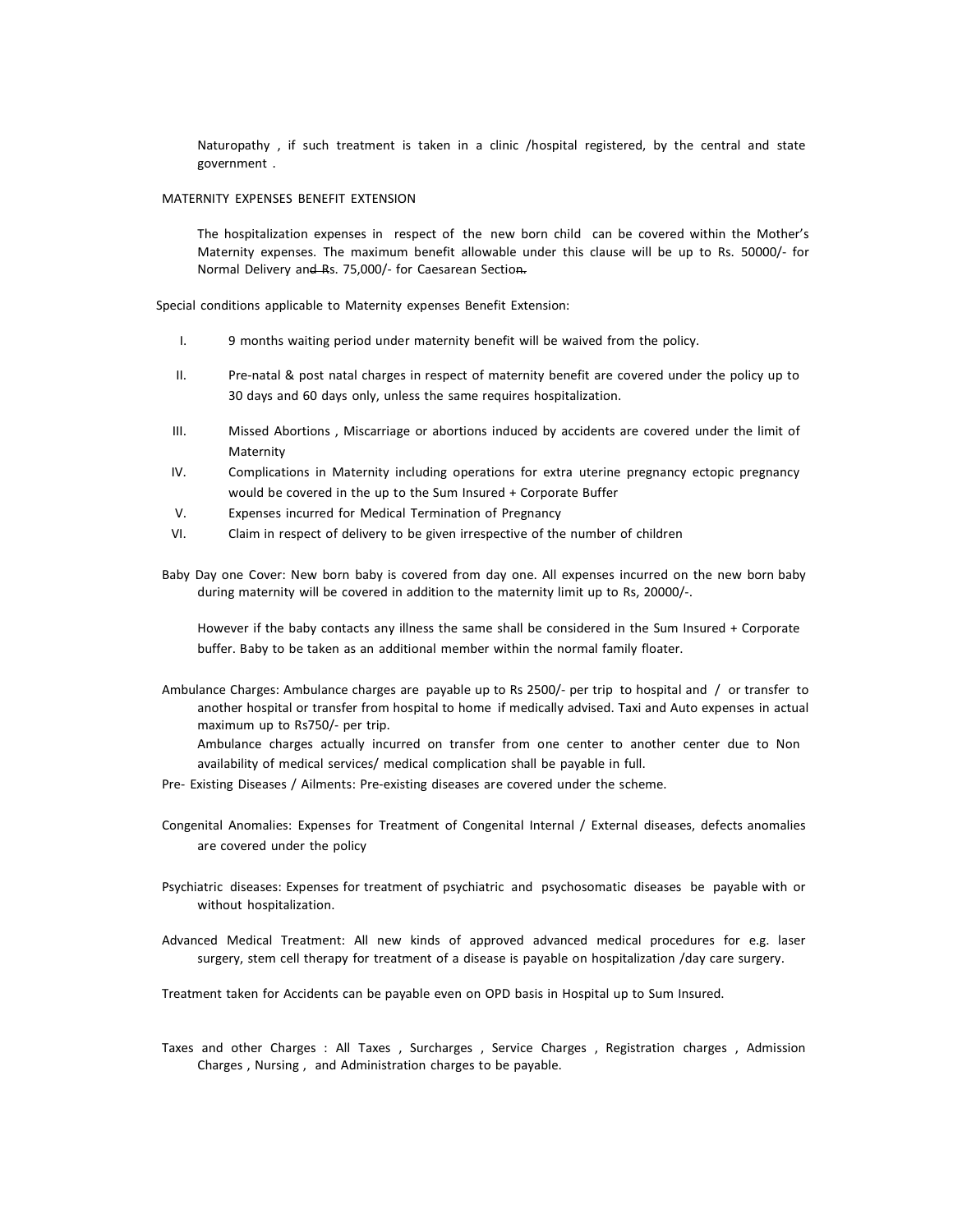Charges for diapers and sanitary pads are payable if necessary as part of the treatment Charges for Hiring a nurse / attendant during hospitalization will be payable only in case of recommendation from the treating doctor in case ICU / CCU, Neo natal nursing care or any other case where the patient is critical and requiring special care.

Treatment for Genetic Disorder and stem cell therapy is covered under the scheme.

- Treatment for Age related Macular Degeneration (ARMD), treatment such as Rotational Field Quantum magnetic Resonance (RFQMR), Enhanced External Counter Pulsation (EECP), etc. are covered under the scheme. Treatment for all neurological/ macular degenerative disorders shall be covered under the scheme.
- Rental Charges for External and or durable Medical equipment of any kind used for diagnosis and or treatment including CPAP, CAPD, Bi-PAP, Infusion pump etc. will be covered under the scheme. However purchase of the above equipment to be subsequently used at home in exceptional cases on medical advice shall be covered.
- Ambulatory devices i.e., walker, crutches, Belts, Collars, Caps, Splints, Slings, Braces, Stockings, elastocrepe bandages, external orthopaedic pads, sub cutaneous insulin pump, Diabetic foot wear, Glucometer (including Glucose Test Strips)/ Nebulizer/ prosthetic devise/ Thermometer, alpha / water bed and similar related items etc., will be covered under the scheme.
- Physiotherapy charges: Physiotherapy charges shall be covered for the period specified by the Medical Practitioner even if taken at home.

All claims admitted in respect of any/all insured person/s during the period of insurance shall not exceed the Sum Insured stated in the schedule and Corporate Buffer if allocated.

4. EXCLUSIONS:

The company shall not be liable to make any payment under this policy in respect of any expenses whatsoever incurred by any Insured Person in connection with or in respect of:

- Injury / disease directly or indirectly caused by or arising from or attributable to War, invasion, Act of Foreign enemy, War like operations (whether war be declared or not).
- a. Circumcision unless necessary for treatment of a disease not excluded hereunder or as may be necessitated due to an accident.
	- b. Vaccination or inoculation.
		- c. Change of life or cosmetic or aesthetic treatment of any description is not covered.
	- d. Plastic surgery other than as may be necessitated due to an accident or as part of any illness.

Cost of spectacles and contact lenses, hearing aids. Other than Intra-Ocular Lenses and Cochlear Implant.

Dental treatment or surgery of any kind which are done in a dental clinic and those that are cosmetic in nature.

Convalescence, rest cure, Obesity treatment and its complications including morbid obesity, , treatment relating disorders, Venereal disease, intentional self-injury and use of intoxication drugs / alcohol.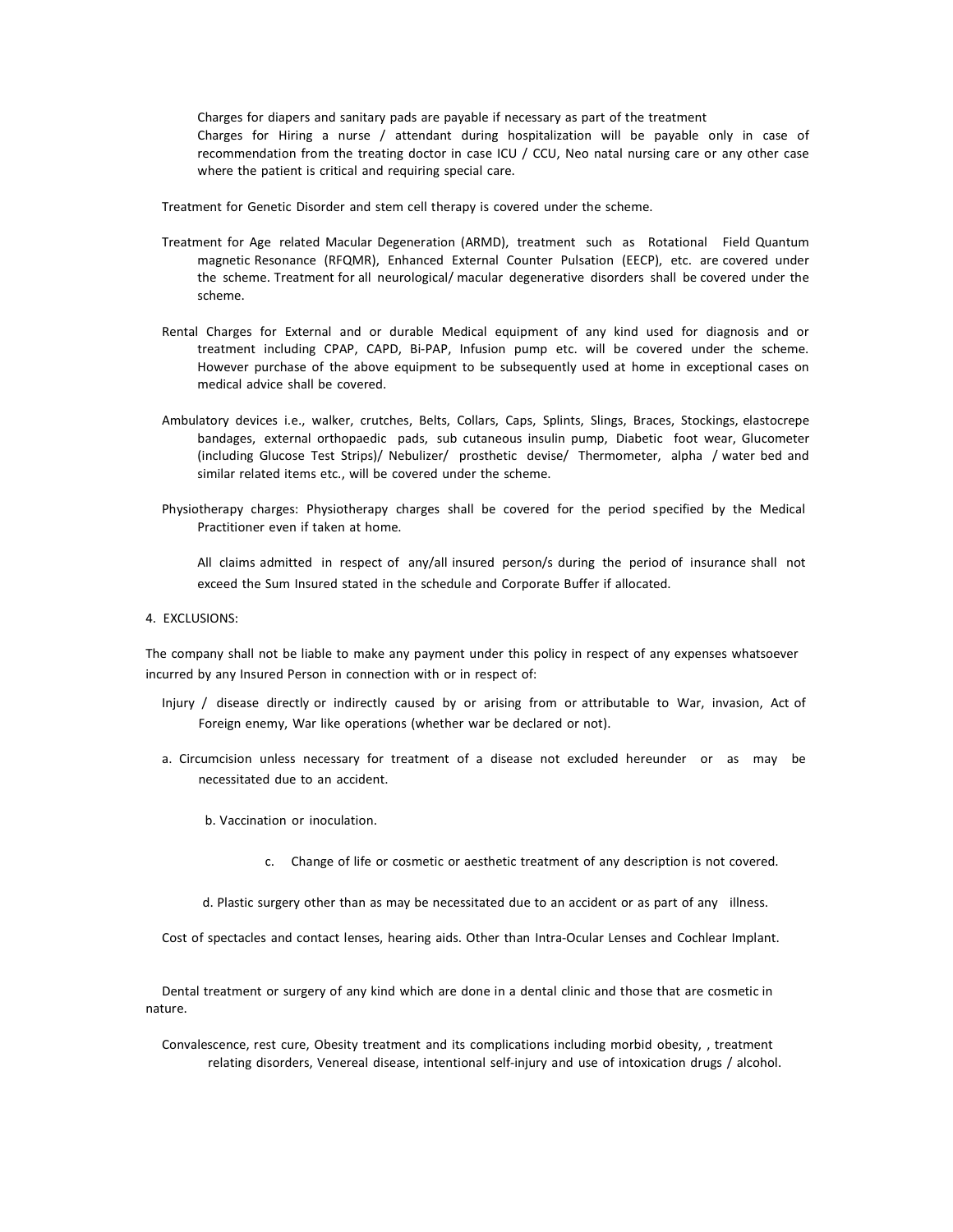- All expenses arising out of any condition directly or indirectly caused to or associated with Human T- Cell Lymphotropic Virus Type III (HTLB - III) or lymphadinopathy Associated Virus (LAV) or the Mutants Derivative or Variation Deficiency Syndrome or any syndrome or condition of a similar kind commonly referred to as AIDS.
- Charges incurred at Hospital or Nursing Home primarily for diagnosis x-ray or Laboratory examinations or other diagnostic studies not consistent with or incidental to the diagnosis and treatment of positive existence of presence of any ailment, sickness or injury, for which confinement is required at a Hospital / Nursing Home, unless recommended by the attending doctor.
- Expenses on vitamins and tonics unless forming part of treatment for injury or diseases as certified by the attending physician
- Injury or Disease directly or indirectly caused by or contributed to by nuclear weapon / materials.
- All non-medical expenses including convenience items for personal comfort such as charges for telephone, television, /barber or beauty services, died-t charges, baby food, cosmetics, tissue paper, diapers, sanitary pads, toiletry items and similar incidental expenses, unless and otherwise they are necessitated during the course of treatment.

5. CONDITIONS:

- Contract: the proposal form, declaration, and the policy issued shall constitute the complete contract of insurance.
- Every notice or communication regarding hospitalization or claim to be given or made under this Policy shall be communicated to the office of the Bank, dealing with Medical Claims, and/or the THIRD PARTY ADMINISTRATOR office as shown in the Schedule. Other matters relating to the policy may be communicated to the policy issuing office.
- The premium payable under this Policy shall be paid in advance. No receipt for Premium shall be valid except on the official form of the company signed by a duly authorized official of the company. The due payment of premium and the observance and fulfillment of the terms, provisions, conditions and endorsements of this Policy by the Insured Person in so far as they relate to anything to be done or complied with by the Insured Person shall be a condition precedent to any liability of the Company to make any payment under this Policy. No waiver of any terms, provisions, conditions and endorsements of this policy shall be valid unless made in writing and signed by an authorised official of the Company.
- Notice of Communication: Upon the happening of any event which may give rise to a claim under this Policy notice with full particulars shall be sent to the Bank or Regional Office or THIRD PARTY ADMINISTRATOR named in the schedule at the earliest in case of emergency hospitalization within 7 days from the time of Hospitalisation/Domiciliary Hospitalisation .
- All supporting documents relating to the claim must be filed with the office of the Bank dealing with the claims or THIRD PARTY ADMINISTRATOR within 30 days from the date of discharge from the hospital. In case of post-hospitalisation, treatment (limited to 90 days), (as mentioned in para 2.32) all claim documents should be submitted within 30 days after completion of such treatment.